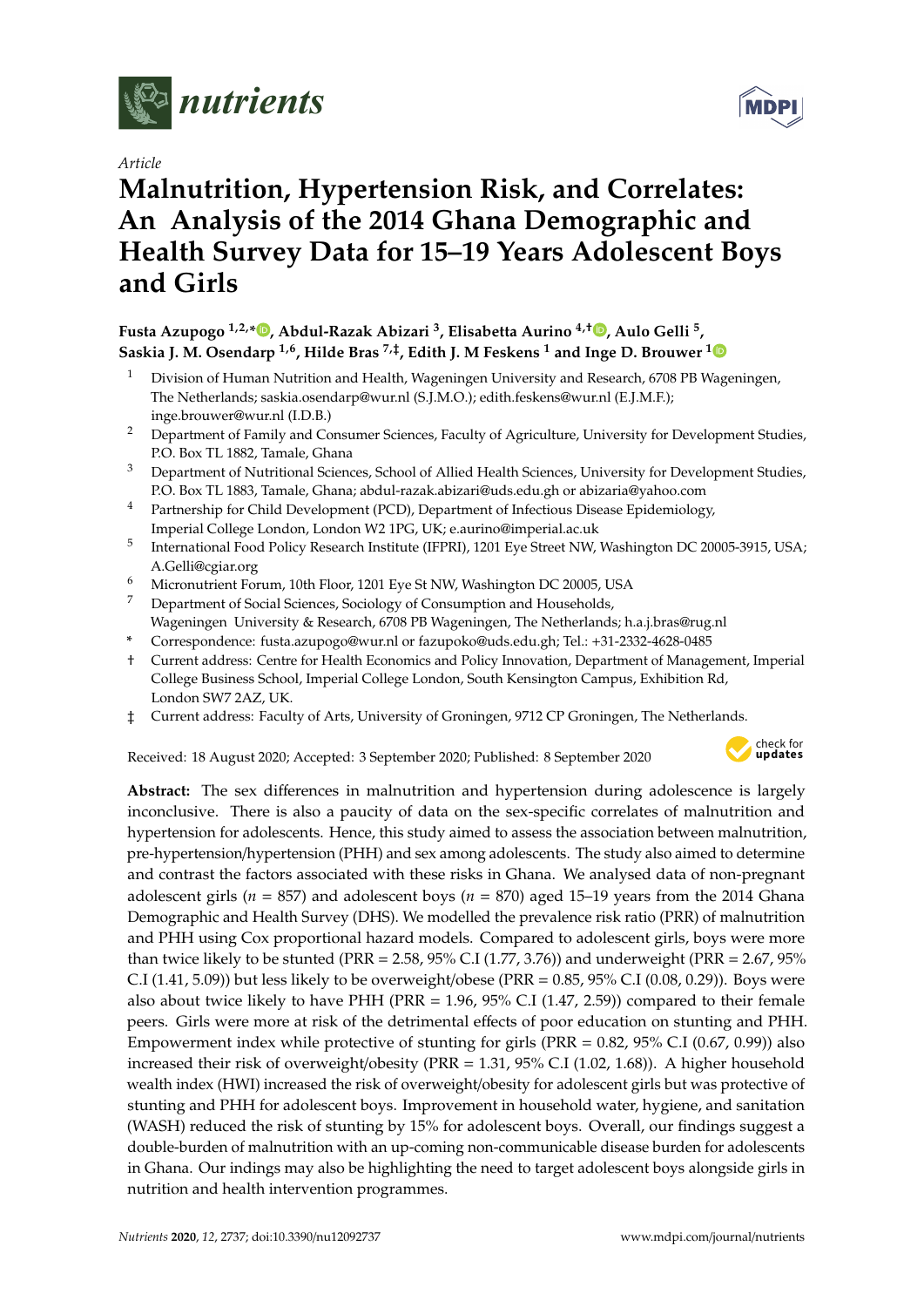**Keywords:** stunting; underweight; overweight; pre-hypertension/hypertension; adolescents; Ghana

#### **1. Introduction**

There are more adolescents in the world than ever, particularly in South-East Asia and Sub-Saharan Africa and the life stage of adolescence (approximately from 10–19 years) is receiving growing attention in international development [\[1\]](#page-19-0). About a quarter of the Ghanaian population is adolescents (aged 10–19 years) with the proportion of male adolescents (23.2%) slightly higher than female adolescents (21.7%) [\[2\]](#page-19-1). Adolescence is a period of rapid growth and maturation from childhood to adulthood, second to the 1000 days of life [\[3\]](#page-20-0); this period is characterised by an increase in nutrient requirements [\[4\]](#page-20-1).

The association between malnutrition and sex is inconclusive, mainly [\[5\]](#page-20-2). However, Abarca-Gómez et al. [\[6\]](#page-20-3) in their analysis of the worldwide trend in body-mass index (BMI), showed that 5–19 years girls in many sub-Saharan African countries have consistently had a higher BMI than their male counterparts from 1975 to 2016. Furthermore, Manyanga et al. [\[7\]](#page-20-4), in their analysis of the Global School Health Survey data for Africa, reported a higher prevalence of overweight for adolescent girls compared to boys in all countries except for Egypt and Malawi. On the contrary, adolescent boys had a higher prevalence of underweight than girls for every country in the analysis of Manyanga et al. [\[7\]](#page-20-4).

In the 2014 Ghana Demographic and Health Survey (GDHS) report [\[8\]](#page-20-5), 15–19 years adolescents boys compared to their female peers were reported to have a higher prevalence of stunting and underweight while the girls had a higher overweight prevalence. Emerging data from Ghana has also shown varied and relatively higher prevalence rates of stunting (15–50.3%), underweight (7–19.4%), and overweight/obesity (6.9–17%) among adolescent males and females depending on the context in which the study was conducted [\[9](#page-20-6)[–12\]](#page-20-7). Although these studies are limited by their cross-sectional design and geographical scope, which mainly includes the metropolitan areas of Accra and Kumasi; the general conclusion is that Ghanaian adolescent boys are often worse off regarding stunting and underweight compared to their female peers. In contrast, adolescent girls are said to be more at risk of overweight in Ghana compared to their male colleagues.

Literature from Ghana [\[9–](#page-20-6)[11\]](#page-20-8) has identified poor parental education as a factor associated with undernutrition for adolescents. Moreover, poor sanitation, inadequate dietary intake and household food insecurity are well-known correlates of stunting and underweight among adolescents [\[5\]](#page-20-2). While rural residence is linked to undernutrition, residing in an urban setting has been linked with a higher likelihood of overnutrition [\[5–](#page-20-2)[7\]](#page-20-4). Similarly, poor socioeconomic status is positively associated with undernutrition but inversely associated with overnutrition [\[5,](#page-20-2)[6](#page-20-3)[,10,](#page-20-9)[11\]](#page-20-8). The increasing burden of overweight and obesity has also been attributed to the increasing consumption of "fast foods" loaded with fats, increasing consumption of sugar-sweetened carbonated drinks, and sedentary lifestyles [\[10,](#page-20-9)[12](#page-20-7)[–14\]](#page-20-10). In addition to physical activity [\[12,](#page-20-7)[15\]](#page-20-11) and dietary habits [\[14\]](#page-20-10), which are known to be poorer in adolescent girls in Ghana, no difference between males and females in the other correlates of malnutrition above have been documented for adolescents.

Regardless of the sex differences in under and over-nutrition, while the persisting rates of undernutrition undermine the development of Ghanaian adolescents into adulthood, the evolving burden of over nutrition poses an emerging cardiovascular risk for them [\[16\]](#page-20-12). Though there is a scarcity of data on cardiovascular risk among adolescents in Ghana, two cross-sectional studies in the Greater Accra and Ashanti regions reported a higher prevalence of hypertension and pre-hypertension among adolescent males compared to females [\[10](#page-20-9)[,12\]](#page-20-7). Family history of hypertension, low birth weight, and excess weight are known determinants of hypertension [\[17\]](#page-20-13). In a study by Afrifa-Anane et al. [\[12\]](#page-20-7) in Ghana, low physical activity and a higher BMI were associated with higher systolic blood pressure.

To the best of our knowledge, no study has examined the sex-specific correlates of the nutritional status or the cardiovascular risk of female adolescents compared to their male colleagues in Ghana. The current evidence, as presented, is mostly based on a few cross-sectional studies with relatively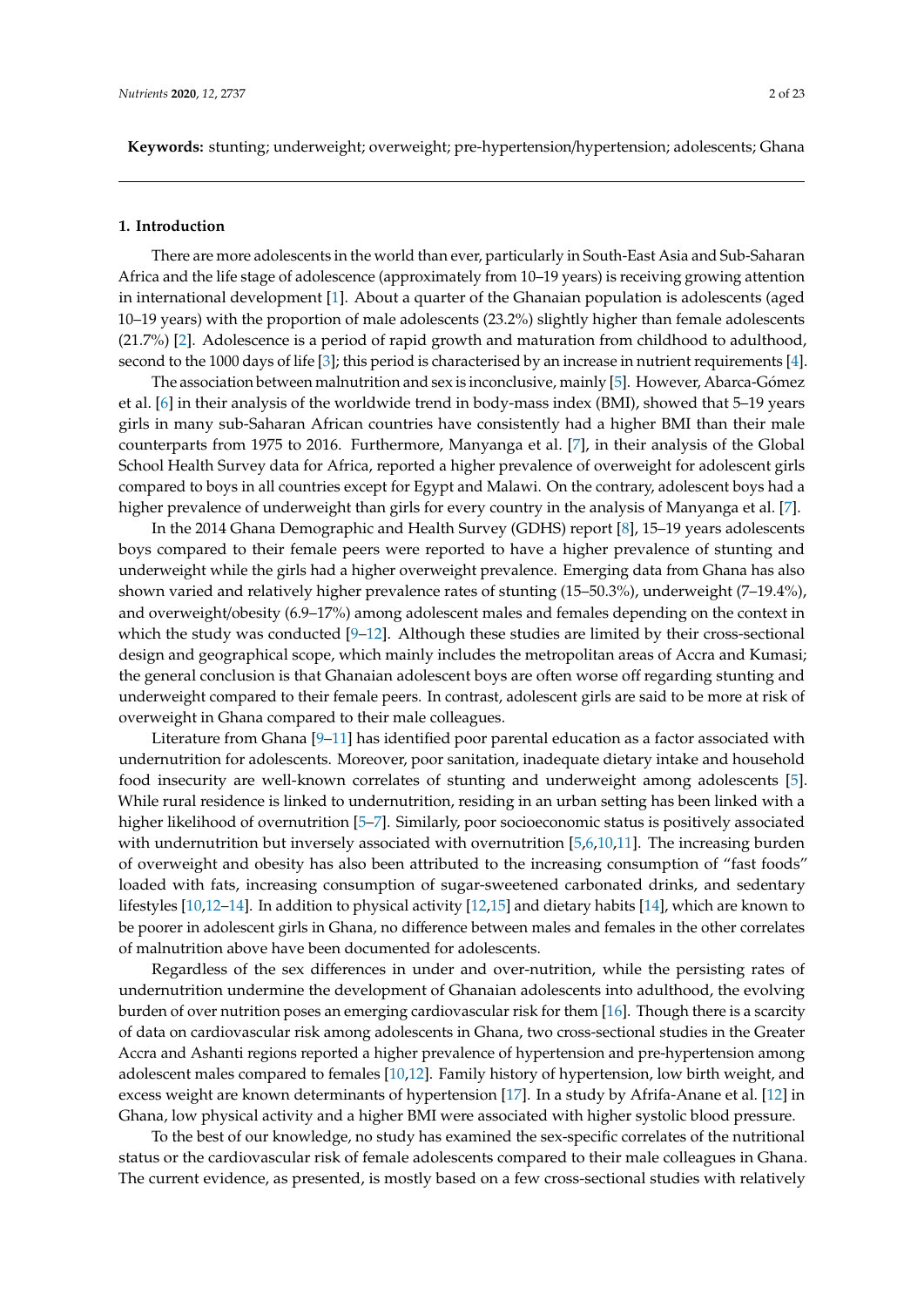smaller sample sizes  $[9-12]$  $[9-12]$ . Age and sex-specific data on the health and nutritional status of adolescents at the national level are urgently needed for policies and programmes for improving the health and nutritional status of adolescents [\[18\]](#page-20-14). Hence, the primary objective of this study was to assess the association between malnutrition, pre-hypertension/hypertension (PHH) and sex among adolescents. The study also aimed to determine and contrast the associated factors among the adolescents in Ghana using national representative data from the 2014 Ghana DHS. While contributing to the literature in the sex differences in malnutrition and cardiovascular risk for adolescents, our analyses may help explain the factors moderating the differences.

#### **2. Materials and Methods**

#### *2.1. Study Design*

The 2014 Ghana DHS data were analysed in this study. The Ghana DHS used a multistage random sampling approach, including both rural and urban areas in all the regions of Ghana. In the multistage sampling, clusters were first selected randomly, followed by a random selection of a community in each cluster; all households in the community selected were interviewed. The 2014 Ghana DHS data included anthropometric data (weight and height) as well as data on systolic and diastolic blood pressure of both adolescent females and males aged 15–19 years, as well as data on demographics, fertility, household characteristics, nutrition, and health. These data are in the public domain and available from the DHS MEASURE website, and details about the surveys can be found in the DHS Methodology report [\[19\]](#page-20-15). The Ghana Health Service Ethical Review Committee, Accra, Ghana approved the DHS, and the data was collected by the Ghana Statistical Service and the Ghana Health Service. We obtained permission from "DHS MEASURE" to download and analyse the data, and no further ethical approval was required because anonymous identifiers were used in coding the DHS data. The population for analyses included non-pregnant adolescent girls (*n* = 857) and adolescent boys (*n* = 870) aged 15–19 years.

#### *2.2. Malnutrition and Hypertension*

#### 2.2.1. Anthropometric Indicators

We computed height-for-age *z*-score (HAZ) and body-mass-index for-age *z*-score (BAZ) using WHO AnthroPlus (version 1.0.4). We defined stunting (HAZ < −2SD), underweight (BAZ < −2SD), normal weight (−2SD ≤ BAZ ≤ +1SD), overweight (+1SD < BAZ < +2SD), and obesity (BAZ ≥ +2SD) as recommended [\[20\]](#page-20-16).

#### 2.2.2. Blood Pressure and Hypertension

Systolic blood pressure (SBP) and diastolic blood pressure (DBP) were measured in triplicates in the Ghana DHS. We computed and used the mean of SBP and as well as DBP in our analysis of blood pressure (BP) and cardiovascular risk. We defined cardiovascular risk as pre-hypertension or hypertension (PHH). In conformity with the US National Heart, Lung, and Blood Institute's recommended cut-off points, we defined hypertension as SBP and/or DBP ≥ 95th percentile for sex, age and height [\[21\]](#page-20-17). Pre-hypertension was also defined as  $BP \ge 120/80$  mmHg and/or SBP/DBP  $\ge 90$ th percentile but <95th percentile for sex, age, and height [\[21\]](#page-20-17).

#### *2.3. The Conceptual Framework for the Analyses*

The theoretical framework for our analysis was based on Madjdian et al. [\[5\]](#page-20-2) and Lassi et al. [\[22\]](#page-20-18). The framework of Madjdian et al. (2018) postulates that border community-level factors such as type of residence and ecological zone exert an influence on the household characteristics which tend to affect some of the individual-level determinants of nutrition and health. The framework of Lassi et al.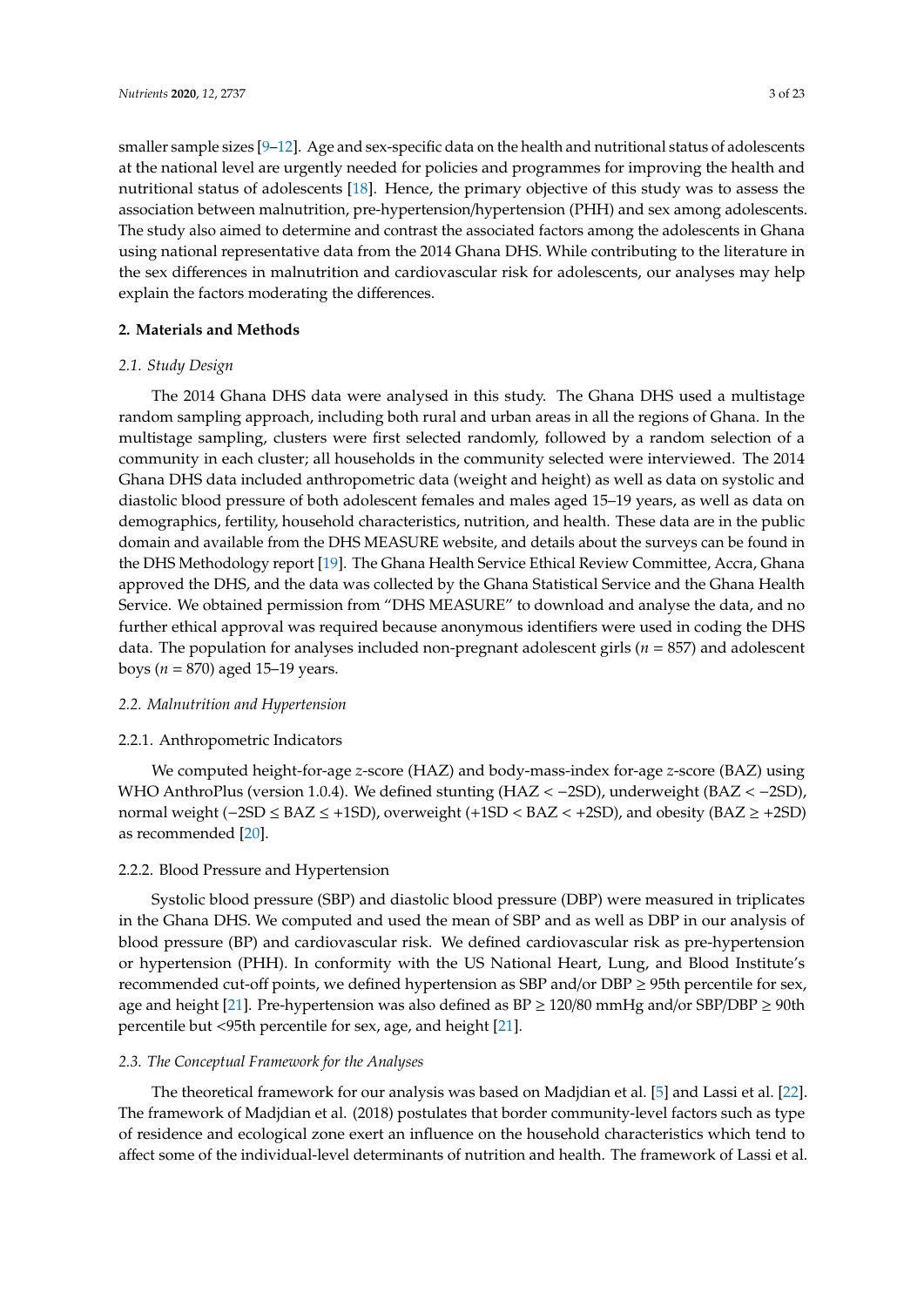(2017) asserts that women empowerment, water, and sanitation are mediating factors in improving the nutrition of adolescents and young women.

#### 2.3.1. Individual-Level Variables

Variables analysed at the individual level included age, religion, ethnicity, education assessed as the number of completed years of schooling as well as categorical, marital status and, the relationship of the adolescent to the household head. We also included dichotomous variables for whether the adolescent ever had a child, and experienced sex. The variables for the working life of the adolescent included a categorical variable for the type of occupation and a dichotomous variable for any paid work in the past year. Lifestyle factors in the analysis included the frequency of watching TV and of listening to the radio in the past week. Furthermore, the analysis included health-seeking behaviour factors, including having visited a health facility in the last 6 months, sleeping under a mosquito net, and being covered by the Ghana National Health Insurance Scheme (NHIS). Data on dietary intake included the frequency (days) of the consumption of fruits and of vegetables in the past week. Covariates for BP assessment in the data included binary variables (yes/no) for any form of physical activity, smoking, coffee intake, and food intake 10 min before the measurement. The data also included the household consumption of salty foods in the last 24-h including (1) broth cubes added to food, (2) processed canned meat/fish/legume, (3) salted dried fish/koobi/kako, and (4) any other salty ingredients. A summated score comprising the four listed salty food items denoted the household salty food consumption (SAFC); a proxy for the salt intake of our sample. In the SAFC, a score of 1 else 0 was assigned if the household consumed any of the listed salty food items in the last 24-h. The SAFC ranged from 0 to 4; a higher score reflecting a higher salty food consumption by the household.

We created indexes of attitude towards wife-beating as well as of property ownership of the adolescent to reflect autonomy and empowerment similar to Amugsi and colleagues [\[23\]](#page-20-19). In the attitude towards wife-beating index, a score of 1 else 0 was assigned to a "no" answer to the following questions; wife-beating or hitting is justified if she (1) "goes out without telling him", (2) "neglects the children", (3) "argues with him", (4) "refuses to have sex with him", and (5) "burns the food". A higher score for the adolescent girl meant she was more empowered; but for adolescent boys, it implied, he was more caring and tolerable. Similarly, in the index of property ownership, a score of 1 else 0 was assigned if the adolescent was allowed to own (1) land or (2) a house alone or jointly. The attitude toward wife beating index ranged from 0 to 5 while the property ownership index ranged from 0 to 2. Lastly, a summated empowerment index combined the attitude towards wife-beating and property ownership indexes; the index ranged from 0 to 7 with a higher score implying more empowered. Supplementary Table S1 illustrates the empowerment index.

#### 2.3.2. Household-Level Variables

Household related covariates included the household size, number of children under-five years in the house, the number of persons in the household covered by the NHIS, the age and sex of the household head, and the socioeconomic status of the household defined by the wealth index quintile of the household. In brief, the household wealth index (HWI) in the DHS was computed with the household's ownership of selected assets, such as TV and bicycles; materials used for housing construction; and types of water access and sanitation facilities and cooking fuel [\[19\]](#page-20-15). Furthermore, dichotomous variables for the household ownership of land and farm animals were included. In the analysis, we also computed and used the mean years of education of household members as a continuous variable.

Lastly, based on the available data, we constructed a composite index of improved household water, hygiene, and sanitation (WASH), which ranged from 0 to 8 by aggregating scores for an improved sanitation index (SI), improved water index (WI), and improved household hygiene index (HHI). The WASH followed the WHO/UNICEF (2006) [\[24\]](#page-21-0) guidelines on improved household water and sanitation in the prevention of oral–faecal contamination. The SI ranged from 0 to 2, whereby access to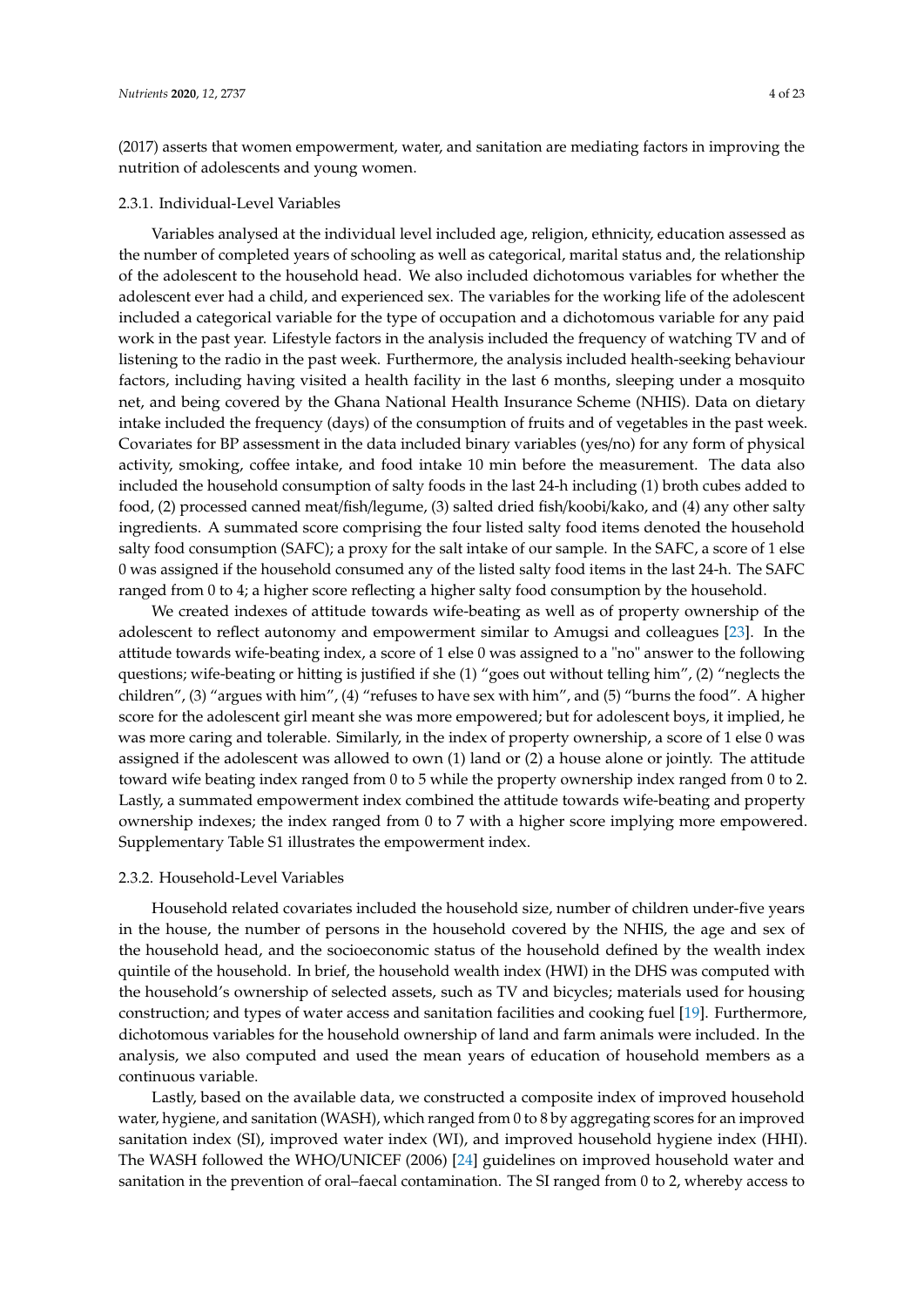an improved toilet facility was scored 1 else 0, household not sharing the toilet facility with others was scored 1 else 0. The WI also ranged from 0 to 3 with a score of 1 else 0 assigned if (1) the household has access to an improved source of drinking water, (2) the round-trip water haulage time between the household and water source was ≤30 min, and (3) water was treated before drinking by the household. Lastly, the HHI ranged from 0 to 3 and included a score of 1 else 0 for the availability of (1) a place for washing hands in the household, (2) water for washing hands in the household, and (3) soap and detergents for washing hands in the household. Similar indexes have been used in previous studies [\[25,](#page-21-1)[26\]](#page-21-2). The details of the WASH index can be found in the online Supplementary Material (Table S3).

#### 2.3.3. Broader Community and Environmental Variables

The region of residence was recoded into 3 agro-ecological zones [\[27\]](#page-21-3) for the analyses including (1) Guinea/Sudan savannah (Northern, Upper East, and Upper West Regions), (2) coastal savannah (Central, Greater Accra, and Volta Regions), and (3) Forest zone (Brong Ahafo, Ashanti, Western, and Eastern Regions). The type of residence (rural or urban) was also included in the analysis. The DHS data defined rural areas as countryside while town and cities were classified as urban [\[19\]](#page-20-15). Finally, we included a dichotomous variable for access to a health program for adolescents accessing health services in our analysis.

#### *2.4. Statistical Analysis*

Descriptive statistics were presented as percentages for dichotomous/categorical variables and as means (standard errors) for continuous variables. Differences between groups in continuous variables were tested using one-way ANOVA (GLM function in SAS) or the Mann–Whitney test where necessary (for skewed data). In contrast, differences between groups for dichotomous/categorical variables were tested with the Rao–Scott Chi-Square Test. Cox proportional hazard models (stunted vs. not stunted, underweight vs. normal weight, overweight/obese vs. normal weight, and PHH vs. normotensive) using "PROC SURVEYPHREG" in SAS were subsequently fitted to compare the risks and to identify the predictors of malnutrition and cardiovascular risk status. The effect measured was the prevalence risk ratios (PRR). Cox and Poisson models have more robust variance and are thus better alternatives than logistic regression in cross-sectional data analysis [\[28,](#page-21-4)[29\]](#page-21-5); explaining our choice of PRR with Cox proportional hazard models.

In stratified bivariate analyses by sex, we determined the univariate associations of the different independent variables with the outcome variables. Variables from the bivariate analysis with  $p$ -values  $\leq$  0.25 were subsequently included in multivariable models for further assessment. Finally, we conducted a pooled analysis for both males and females. In the pooled analysis, interaction terms of sex and each of the first-order variables were included, and all interaction terms with  $p$ -values  $\leq 0.1$ were included in the multivariate models for further assessment. The final models were selected based on the log-likelihood ratio test, Akaike information criteria (AIC), Wald test, and *p*-value. The variance inflation factor (<10), as well as the Pearson and Spearman correlation coefficients, were used to assess multicollinearity in linear regression models. As a result of the complex survey design, we applied the weighting factors in the DHS data and adjusted for strata and cluster effects in all the analyses by using the "PROC SURVEY", function in SAS [\[30\]](#page-21-6). A detailed explanation of the weighting procedure can also be found in the DHS Methodology report [\[19\]](#page-20-15). All statistical analyses were conducted with SAS 9.4 (SAS Institute Inc., Cary, NC, USA) and a two-tailed *p*-value ≤ 0.05 at 95% confidence interval was considered statistically significant. As a sensitivity analysis, we repeated all the analysis with linear regression using the "PROC SURVEYREG" command in SAS. In the sensitivity analyses, HAZ, BAZ, SBP, and DBP were the outcome variables; the results of the sensitivity analyses are presented as online Supplementary Material (Tables S4 and S5).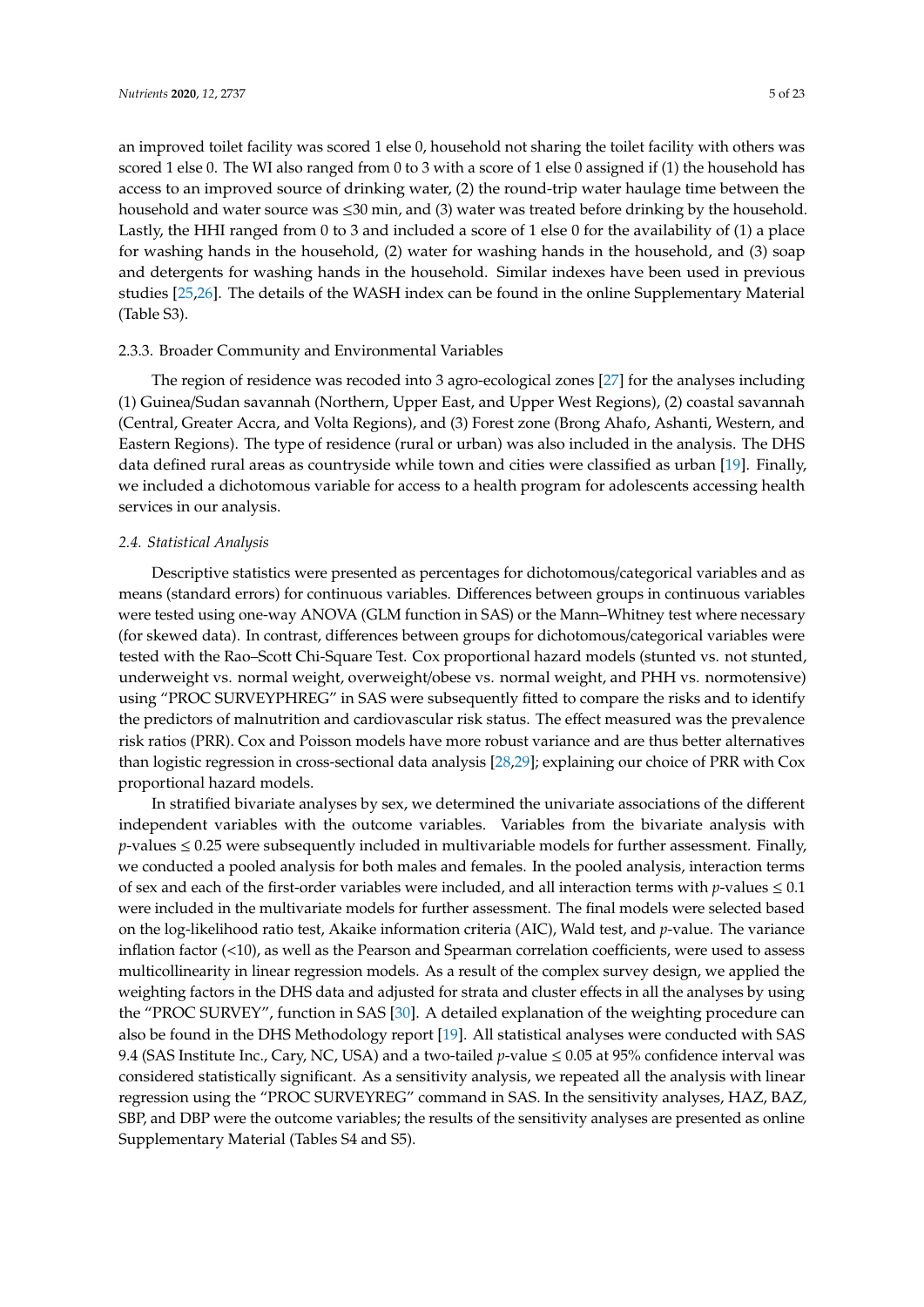#### **3. Results**

#### *3.1. Population Characteristics*

The mean age of female adolescents was 16.8 (SE 0.05) years, while that of male adolescents was 17.0 (SE 0.05) years (Table [1\)](#page-6-0). Furthermore, the proportion of adolescent girls who were unemployed was higher compared to adolescent boys (64.5% vs. 5[1](#page-6-0).2%;  $p = 0.0001$ ) (Table [1\)](#page-6-0). Table 1 also shows that the frequency of listening to the radio (1.6 vs. 1.2,  $p < 0.0001$ ), watching TV (1.4 vs. 1.2;  $p < 0.0001$ ) were higher among males compared to females. However, more adolescent girls visited a health facility in the last six months before the survey compared to adolescent boys (19.2% vs. 10.8%; *p* < 0.0001). The results also showed that more adolescent girls were presently married compared to their male peers (5.7% vs. 0.5%; *p* <0.0001) (Table [1\)](#page-6-0). The frequency of fruit consumption was higher for girls, but the frequency of vegetable consumption was somewhat higher for boys. The adolescent boys also had a higher frequency of watching TV and of listening to the radio. Overall, about a tenth of the adolescents engaged in some exercise ten minutes before the BP assessment with the proportion of boys marginally higher compared to the girls (15.4% vs. 9.7%;  $p = 0.01$ ). Similarly, less than 1% drunk coffee ten minutes before the BP measurement, with only 0.2% of the boys having smoked. Additionally, about 3.6% of the adolescent girls were spouses of the household heads. Moreover, more adolescent girls had experienced first sex compared to adolescent boys (41.1% vs. 26.7%; *p* < 0.0001) and more adolescent girls ever had a child compared to boys (10.8% vs. 0.7%; *p* < 0.0001). Of the adolescents who had experienced sex, the mean age for boys was lower compared to girls  $(14.8 \text{ vs. } 15.3 \text{ years}; p = 0.001)$ (Table [1\)](#page-6-0). Nevertheless, the mean age for adolescents' girls who ever had a child was lower compared to boys (16.59 vs. 18.15 yrs.; *p* = 0.025). With regards to autonomy and empowerment of the adolescent at the household, the mean autonomy and empowerment index score was higher for males compared to females (4.55 vs. 3.23;  $p < 0.0001$ ). There were more adolescent males in male-headed households compared to their female colleagues (69.4% vs. 59.6%; *p* = 0.001). The average household size of the sample was about 5.7 (SE 0.10), and the mean age of household heads for the sample was 49.3 years (SE 0.55); none of these differed by the adolescent sex (Table [1\)](#page-6-0). Table [1](#page-6-0) also shows that the mean number of children under-five in households of adolescent girls was significantly higher than that of adolescent boys (*p* = 0.022). There were no differences in ethnicity, education, HWI, SAFC, mean household years of education, place of residence, agro–ecological zone, and the proportion of those covered by the NHIS between the adolescent boys and girls (Table [1\)](#page-6-0).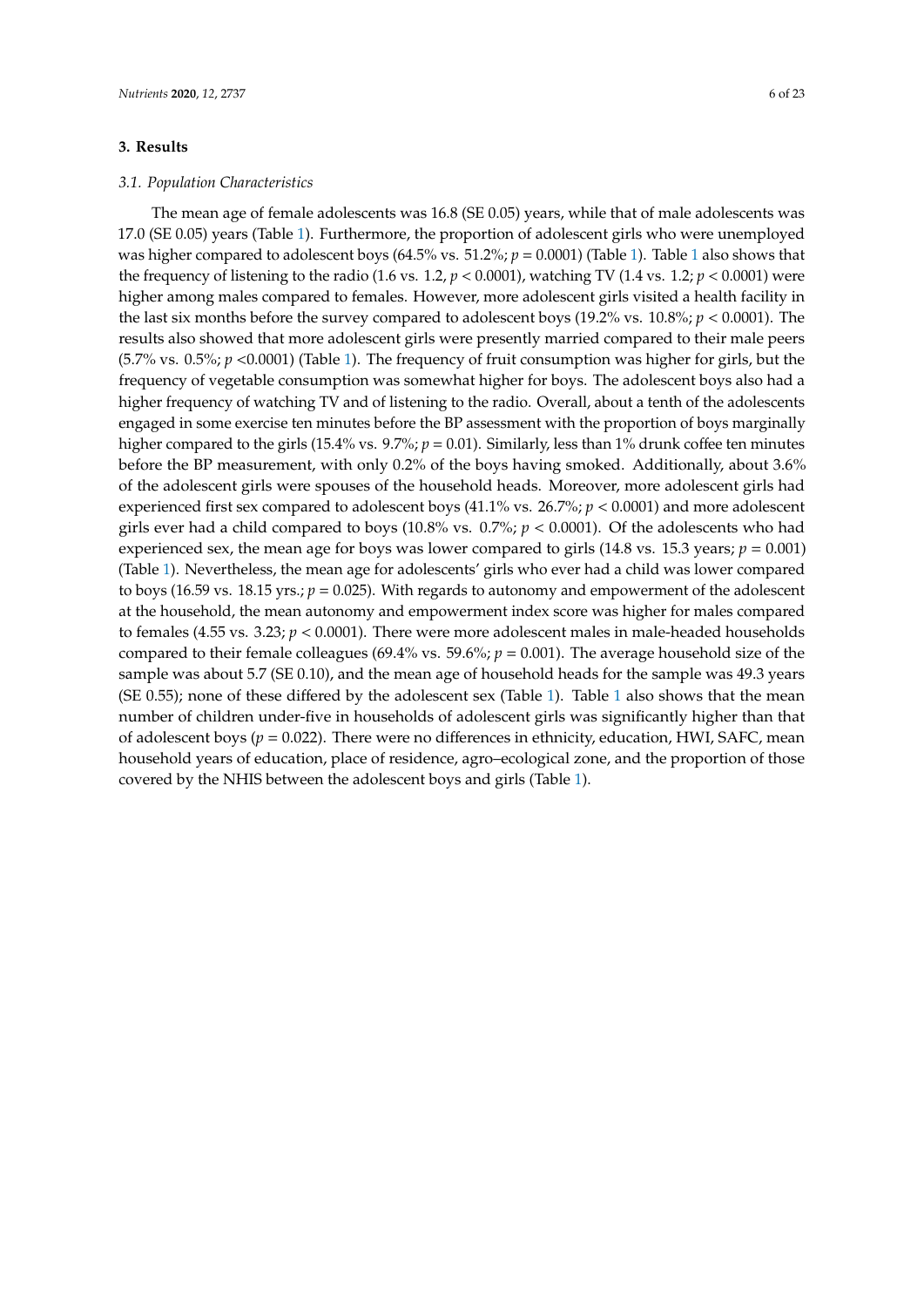|                                                                 | Pooled Data $(n = 1727)$ |               | Girls $(n = 857)$     |               | Boys $(n = 870)$      |               |                         |  |
|-----------------------------------------------------------------|--------------------------|---------------|-----------------------|---------------|-----------------------|---------------|-------------------------|--|
| <b>Variables</b>                                                | Mean or<br>Percentage    | S.E<br>(Mean) | Mean or<br>Percentage | S.E<br>(Mean) | Mean or<br>Percentage | S.E<br>(Mean) | $p$ -Value <sup>1</sup> |  |
| Nutritional status and blood pressure                           |                          |               |                       |               |                       |               |                         |  |
| Arm circumference (cm)                                          | 26.00                    | 0.12          | 26.31                 | 0.18          | 25.68                 | 0.17          | < 0.0001                |  |
| Weight (kg)                                                     | 54.17                    | 0.25          | 53.42                 | 0.32          | 54.91                 | 0.39          | < 0.0001                |  |
| Height (cm)                                                     | 162.22                   | 0.23          | 158.28                | 0.23          | 166.15                | 0.31          | < 0.0001                |  |
| Age (years)                                                     | 16.89                    | 0.04          | 16.83                 | 0.05          | 17.00                 | 0.05          | 0.048                   |  |
| $BMI$ (kg/m <sup>2</sup> )                                      | 20.54                    | 0.07          | 21.30                 | 0.11          | 19.78                 | 0.09          | < 0.0001                |  |
| BAZ                                                             | $-0.28$                  | 0.02          | 0.03                  | 0.03          | $-0.59$               | 0.04          | < 0.0001                |  |
| HAZ                                                             | $-0.83$                  | 0.03          | $-0.64$               | 0.03          | $-1.01$               | 0.04          | < 0.0001                |  |
| Systolic blood pressure (mmHg)                                  | 110.49                   | 0.33          | 107.52                | 0.45          | 113.48                | 0.46          | < 0.0001                |  |
| Diastolic blood pressure (mmHg)                                 | 68.52                    | 0.25          | 69.22                 | 0.39          | 67.83                 | 0.31          | < 0.0001                |  |
| Dietary intake and lifestyle                                    |                          |               |                       |               |                       |               |                         |  |
| Frequency of listening to radio in the past week                | 1.40                     | 0.03          | 1.25                  | 0.03          | 1.55                  | 0.04          | < 0.001                 |  |
| Frequency of watching television in week the past week          | 1.32                     | 0.03          | 1.21                  | 0.04          | 1.42                  | 0.05          | < 0.001                 |  |
| Frequency of fruit intake in the past week                      | 2.97                     | 0.09          | 3.04                  | 0.11          | 2.90                  | 0.12          | 0.001                   |  |
| Frequency of vegetable intake in the past week                  | 3.58                     | 0.10          | 3.26                  | 0.11          | 3.89                  | 0.14          | < 0.001                 |  |
| Health seeking behaviour                                        |                          |               |                       |               |                       |               |                         |  |
| Visited a health facility in the last 6 months <sup>2</sup>     | 15.0                     |               | 19.2                  |               | 10.8                  |               | < 0.0001                |  |
| Slept under mosquito bed net <sup>2</sup>                       |                          |               | 28.5                  |               |                       |               |                         |  |
| Covered by National Health Insurance Scheme (NHIS)<br>$(ves)^2$ | 55.6                     |               | 56.9                  |               | 54.4                  |               | 0.43                    |  |
| Blood pressure related covariates                               |                          |               |                       |               |                       |               |                         |  |
| Eaten in the past 10 minutes <sup>2</sup>                       | 52.9                     |               | 58.9                  |               | 46.9                  |               | 0.0001                  |  |
| Had coffee in the past 10 minutes <sup>2</sup>                  | 0.7                      |               | 1.1                   |               | 0.4                   |               | 0.16                    |  |
| Smoked in the past 10 minutes <sup>2</sup>                      | 0.1                      |               | $\mathbf{0}$          |               | 0.2                   |               |                         |  |
| Exercised in the past 10 minutes $^{\rm 2}$                     | 12.6                     |               | 9.7                   |               | 15.4                  |               | 0.01                    |  |
| <b>SAFC</b>                                                     | 1.55                     | 0.03          | 1.58                  | 0.04          | 1.51                  | 0.05          | 0.70                    |  |
| Demographics                                                    |                          |               |                       |               |                       |               |                         |  |
| Religion <sup>2</sup>                                           |                          |               |                       |               |                       |               | 0.003                   |  |
| Christian                                                       | 78.7                     |               | 80.6                  |               | 76.8                  |               |                         |  |
| Muslim                                                          | 16.9                     |               | 17.1                  |               | 16.6                  |               |                         |  |
| Other                                                           | 4.4                      |               | 2.3                   |               | 6.6                   |               |                         |  |

<span id="page-6-0"></span>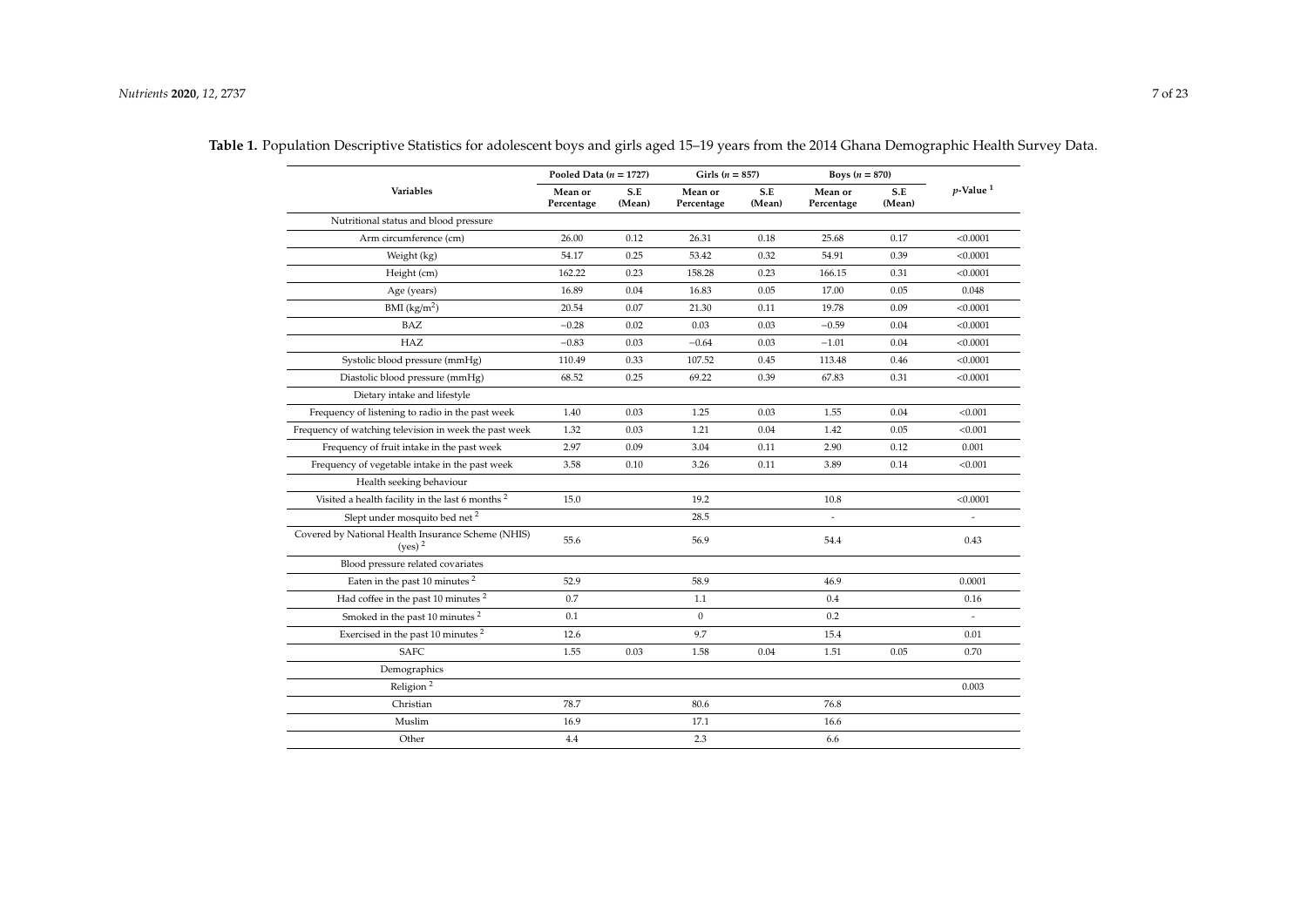|                                                          | Pooled Data $(n = 1727)$ |               | Girls ( $n = 857$ )   |               | Boys $(n = 870)$      |               |                         |
|----------------------------------------------------------|--------------------------|---------------|-----------------------|---------------|-----------------------|---------------|-------------------------|
| Variables                                                | Mean or<br>Percentage    | S.E<br>(Mean) | Mean or<br>Percentage | S.E<br>(Mean) | Mean or<br>Percentage | S.E<br>(Mean) | $p$ -Value <sup>1</sup> |
| Ethnicity <sup>2</sup>                                   |                          |               |                       |               |                       |               | 0.21                    |
| Akan                                                     | 50.6                     |               | 49.3                  |               | 51.9                  |               |                         |
| Mole-Dagbani                                             | 14.9                     |               | 16.6                  |               | 13.3                  |               |                         |
| Other                                                    | 34.5                     |               | 34.1                  |               | 34.8                  |               |                         |
| Highest year of education                                | 2.98                     | 0.03          | 3.01                  | 0.08          | 2.95                  | 0.08          | 0.012                   |
| The highest educational level of adolescent <sup>2</sup> |                          |               |                       |               |                       |               | 0.11                    |
| No education                                             | 3.2                      |               | 3.8                   |               | 2.5                   |               |                         |
| Primary school                                           | 22.1                     |               | 23.7                  |               | 20.5                  |               |                         |
| Secondary education/Higher                               | 74.7                     |               | 72.5                  |               | 77.0                  |               |                         |
| Occupation of adolescent <sup>2</sup>                    |                          |               |                       |               |                       |               | 0.0001                  |
| Unemployed                                               | 57.8                     |               | 64.5                  |               | 51.2                  |               |                         |
| Agriculture/unskilled labour                             | 31.4                     |               | 26.9                  |               | 35.9                  |               |                         |
| Skilled labour                                           | 10.7                     |               | 8.6                   |               | 12.9                  |               |                         |
| The adolescent is currently in paid work <sup>2</sup>    | 38.9                     |               | 33.1                  |               | 44.7                  |               | 0.001                   |
| Decision making and empowerment indices                  |                          |               |                       |               |                       |               |                         |
| Summated empowerment index                               | 3.91                     | 0.05          | 3.23                  | 0.06          | 4.55                  | 0.05          |                         |
| Fertility, Marriage and Family Relations                 |                          |               |                       |               |                       |               |                         |
| The adolescent has experienced sex already $^2$          | 33.9                     |               | 41.1                  |               | 26.7                  |               | < 0.0001                |
| Age at first sex                                         | 15.10                    | 0.11          | 15.28                 | 0.11          | 14.83                 | 0.22          | < 0.001                 |
| The adolescent has a child <sup>2</sup>                  | 5.8                      |               | 10.8                  |               | 0.7                   |               | < 0.0001                |
| Age with first child                                     | 16.68                    | 0.16          | 16.59                 | 0.15          | 18.15                 | 0.25          | 0.025                   |
| Total children adolescent has                            | 1.14                     | 0.05          | 1.16                  | 0.06          | 1.00                  | 0.00          | < 0.001                 |
| Relation of adolescent to household head <sup>2</sup>    |                          |               |                       |               |                       |               | 0.99                    |
| Household head                                           | 3.2                      |               | 1.9                   |               | 4.5                   |               |                         |
| Spouse                                                   | 1.8                      |               | 3.6                   |               | N/A                   |               |                         |
| Child (son/daughter)                                     | 66.3                     |               | 62.4                  |               | 70.2                  |               |                         |
| Grandchild                                               | 8.0                      |               | 8.0                   |               | 8.0                   |               |                         |
| Other family relation                                    | 14.1                     |               | 15.5                  |               | 12.6                  |               |                         |
| Non-family relation                                      | 6.6                      |               | 8.6                   |               | 4.6                   |               |                         |
| Marital status <sup>2</sup>                              |                          |               |                       |               |                       |               | < 0.0001                |
| Never married                                            | 96.6                     |               | 93.6                  |               | 99.5                  |               |                         |
| Currently married                                        | 3.1                      |               | 5.7                   |               | 0.5                   |               |                         |
| Formerly married                                         | 0.3                      |               | 0.7                   |               | $\boldsymbol{0}$      |               |                         |
| Household characteristics of the adolescent              |                          |               |                       |               |                       |               |                         |
| Age of household head                                    | 49.34                    | 0.55          | 49.20                 | 0.67          | 49.48                 | 0.83          | 0.59                    |
| Household size                                           | 5.74                     | 0.10          | 5.70                  | 0.11          | 5.78                  | 0.13          | 0.57                    |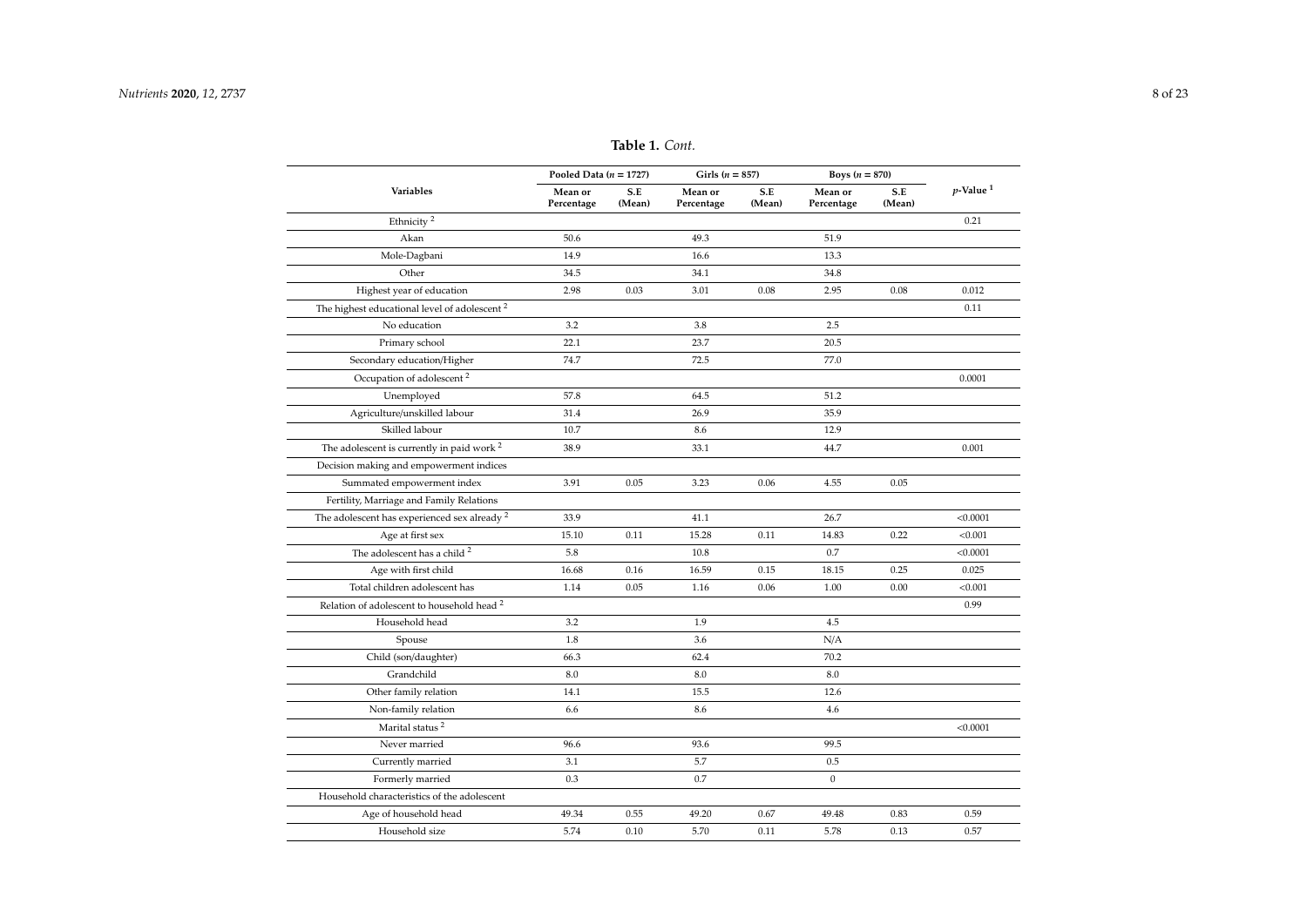| Table 1. Cont. |  |  |
|----------------|--|--|
|----------------|--|--|

|                                                                                      | Pooled Data $(n = 1727)$ |               | Girls $(n = 857)$     |               | Boys $(n = 870)$      |               |                         |
|--------------------------------------------------------------------------------------|--------------------------|---------------|-----------------------|---------------|-----------------------|---------------|-------------------------|
| Variables                                                                            | Mean or<br>Percentage    | S.E<br>(Mean) | Mean or<br>Percentage | S.E<br>(Mean) | Mean or<br>Percentage | S.E<br>(Mean) | $p$ -Value <sup>1</sup> |
| Number of children < 5yrs                                                            | 0.67                     | 0.03          | 0.72                  | 0.04          | 0.62                  | 0.04          | 0.022                   |
| <b>WASH</b> index                                                                    | 3.57                     | 0.07          | 3.57                  | 0.08          | 3.56                  | 0.09          | 0.96                    |
| Number of household members covered by health<br>insurance                           | 3.61                     | 0.14          | 3.57                  | 0.13          | 3.65                  | 0.22          | 0.33                    |
| Sex of household head (male) <sup>2</sup>                                            | 64.5                     |               | 59.6                  |               | 69.4                  |               | 0.001                   |
| Household wealth index <sup>2</sup>                                                  |                          |               |                       |               |                       |               | 0.27                    |
| Poorest                                                                              | 22.8                     |               | 22.7                  |               | 22.9                  |               |                         |
| Poorer                                                                               | 20.9                     |               | 22.0                  |               | 19.8                  |               |                         |
| Middle                                                                               | 19.2                     |               | 18.8                  |               | 19.6                  |               |                         |
| Richer                                                                               | 19.7                     |               | 17.4                  |               | 22.0                  |               |                         |
| Richest                                                                              | 17.4                     |               | 19.1                  |               | 15.7                  |               |                         |
| Household owns land usable for agriculture <sup>2</sup>                              | 49.1                     |               | 46.1                  |               | 52.2                  |               | 0.04                    |
| Household owns livestock <sup>2</sup>                                                | 50.5                     |               | 48.6                  |               | 52.4                  |               | 0.26                    |
| Mean household years of education                                                    | 5.42                     | 0.12          | 5.28                  | 0.16          | 5.56                  | 0.13          | 0.22                    |
| Geographical/environmental                                                           |                          |               |                       |               |                       |               |                         |
| Access to a health program for adolescents accessing<br>health services <sup>2</sup> | 32.1                     |               | 30.1                  |               | 34.2                  |               | 0.25                    |
| Place of residence <sup>2</sup>                                                      |                          |               |                       |               |                       |               | 0.54                    |
| Rural                                                                                | 50.4                     |               | 50.5                  |               | 51.4                  |               |                         |
| Urban                                                                                | 49.6                     |               | 49.5                  |               | 48.6                  |               |                         |
| Agro-ecological zone <sup>2</sup>                                                    |                          |               |                       |               |                       |               | 0.25                    |
| Forest                                                                               | 49.5                     |               | 50.7                  |               | 48.3                  |               |                         |
| Guinea/Sudan savannah                                                                | 16.4                     |               | 17.4                  |               | 15.3                  |               |                         |
| Coastal savannah                                                                     | 34.1                     |               | 31.9                  |               | 36.4                  |               |                         |

<sup>1</sup> Between-group test for boys and girls; <sup>2</sup> Values are percentages; all other values are means and standard errors; BMI, Body mass index, BAZ, Body mass index for-age *z*-score; HAZ, height-for-age *z*-score; SAFC, household salty food consumption score; WASH, Water, Sanitation and Hygiene; N/A, not applicable as none of the adolescent boys was a spouse to the household head.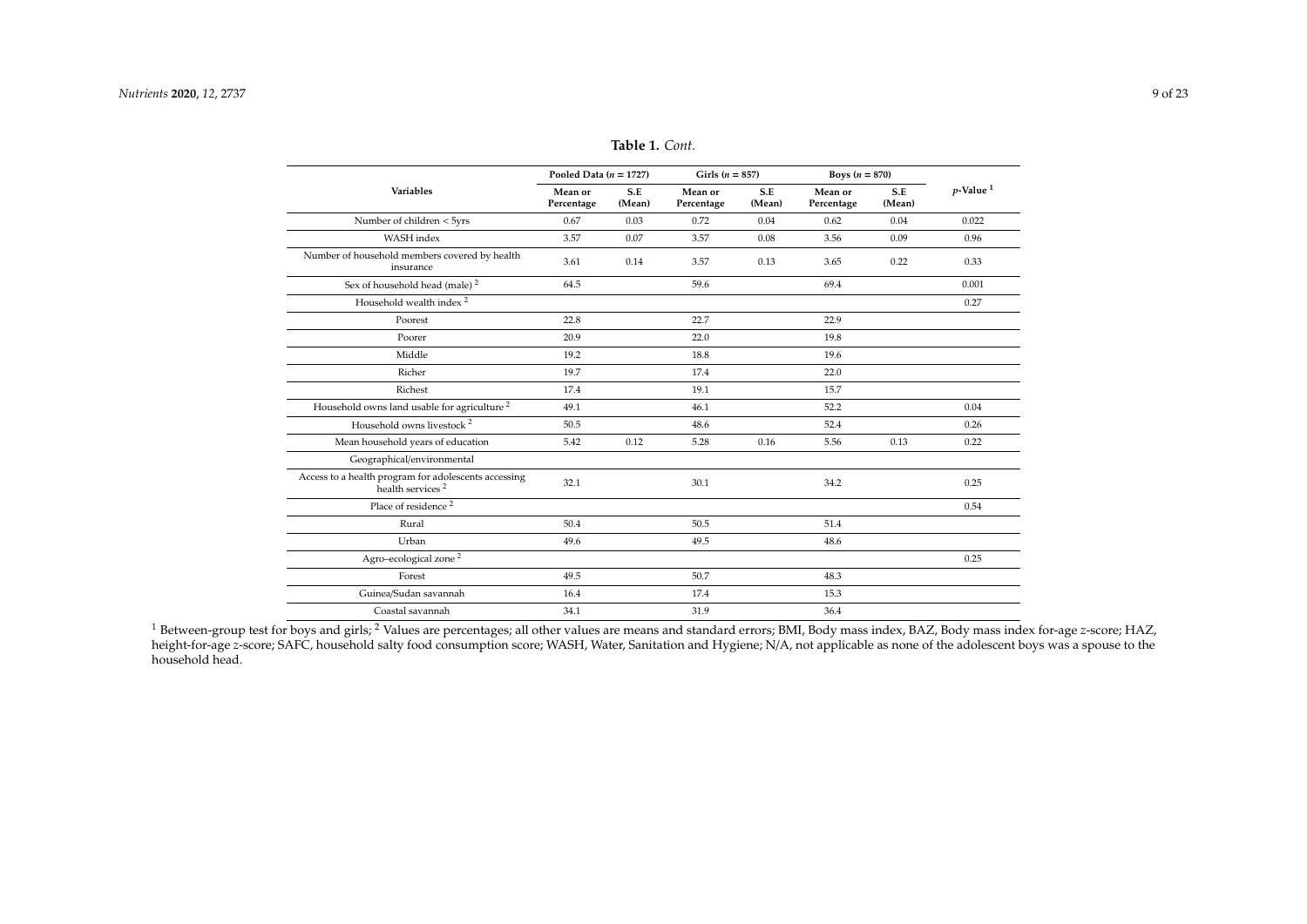## *3.2. Malnutrition and Cardiovascular Risk 3.2. Malnutrition and Cardiovascular Risk*

Adolescent girls had a higher mean mid-upper arm circumference (MUAC) (26.3 vs. 25.6 cm;  $p < 0.0001$ ), BAZ (0.03 vs. -0.59;  $p < 0.0001$ ), and HAZ (-0.64 vs. -1.01;  $p < 0.0001$ ) compared to their male colleagues (Table [1\)](#page-6-0). Adolescent males were more stunted (14.2% vs. 6.2%;  $p < 0.0001$ ) and underweight (5.4% vs. 1.6%;  $p = 0.0004$ ) but less overweight/obese (2.4% vs. 11.8%;  $p < 0.0001$ ) compared to their female peers (Figur[e 1](#page-9-0)).

<span id="page-9-0"></span>

adolescent boys and girls in Ghana. adolescent boys and girls in Ghana. **Figure 1.** Comparison of the prevalence rates of chronic-energy malnutrition between 15–19 years **Figure 1.** Comparison of the prevalence rates of chronic-energy malnutrition between 15–19 years

DBP (67.8 vs. 69.2 mmHg;  $p < 0.0001$ ) compared to their female peers (Table 1). Fig[ur](#page-6-0)e 2 shows that about a fifth of the adolescents were either pre-hypertensive or hypertensive. The proportion about a fifth of the adolescents were either pre-hypertensive or  $\frac{10}{2}$  and  $\frac{10}{2}$  and  $\frac{10}{2}$  and  $\frac{10}{2}$  and  $\frac{10}{2}$  and  $\frac{10}{2}$  are  $\frac{10}{2}$  and  $\frac{10}{2}$  and  $\frac{10}{2}$  and  $\frac{10}{2}$  and  $\frac{10$ pre-hypertensive (26.4% vs. 14.4%) and hypertensive (0.4% vs. 0.1%) was higher for male compared to female adolescents. female adolescents. female adolescents. Moreover, adolescent males had a higher SBP (113.5 vs. 107.5 mmHg; *p* < 0.0001) but a lower Moreover, adolescent males had a higher SBP (113.5 vs. 107.5 mmHg; *p* < 0.0001) but a lower

<span id="page-9-1"></span>

Figure 2. Comparison of the prevalence rates of pre-hypertension and hypertension between 15–19 years adolescent boys and girls in Ghana. **And hypertension between 15–19 years** adolescent boys and girls in Ghana.

The Cox regression models (Table [2\)](#page-10-0) show that compared to adolescent females, adolescent males were more than twice likely to be stunted (PRR = 2.58, 95% C.I (1.77, 3.76)) and as well underweight (PRR = 2.67, 95% C.I (1.41, 5.09)). However, adolescent males were 85% less likely to be overweight/obese compared to their female peers (Table [3\)](#page-12-0). Moreover, compared to adolescent females, adolescent males were about twice more likely to be PHH (PRR = 1.96, 95% C.I (1.47, 2.59)) (Table [3\)](#page-12-0).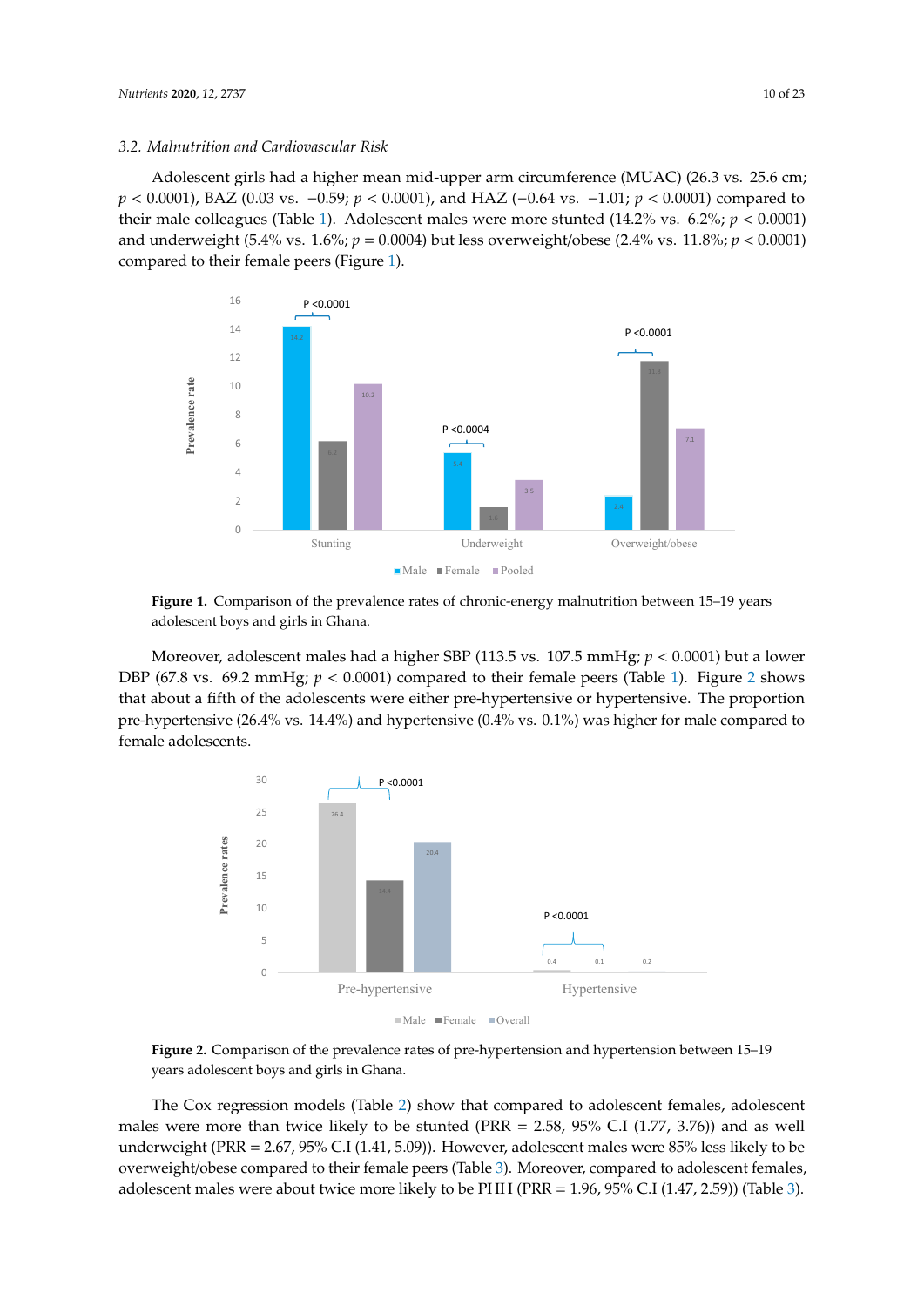<span id="page-10-0"></span>

|                                                   |            |                     |            | <b>Stunting</b>  |            |                     |            |                     |            | Underweight      |            |                     |
|---------------------------------------------------|------------|---------------------|------------|------------------|------------|---------------------|------------|---------------------|------------|------------------|------------|---------------------|
| Variables                                         |            | Girls ( $n = 857$ ) |            | Boys $(n = 870)$ |            | Pooled $(n = 1727)$ |            | Girls ( $n = 857$ ) |            | Boys $(n = 870)$ |            | Pooled $(n = 1727)$ |
|                                                   | <b>PPR</b> | 95% C.I             | <b>PPR</b> | 95% C.I          | <b>PPR</b> | 95% C.I             | <b>PPR</b> | 95% C.I             | <b>PPR</b> | 95% C.I          | <b>PPR</b> | 95% C.I             |
| Sex                                               |            |                     |            |                  |            |                     |            |                     |            |                  |            |                     |
| Boy                                               |            |                     |            |                  | 2.58       | $1.77, 3.76$ ****   |            |                     |            |                  | 2.67       | $1.41, 5.09$ ***    |
| Girl                                              |            |                     |            |                  | Ref.       |                     |            |                     |            |                  | Ref.       |                     |
| Age                                               | 1.42       | $1.19, 1.71$ ****   |            |                  |            |                     |            |                     |            |                  |            |                     |
| Girl Menstruated in the last 6 weeks              |            |                     |            |                  |            |                     |            |                     |            |                  |            |                     |
| Yes                                               | 0.23       | $0.11, 0.48$ ****   |            |                  |            |                     | 0.18       | $0.06, 0.54$ ***    |            |                  |            |                     |
| No                                                | Ref.       |                     |            |                  |            |                     | Ref.       |                     |            |                  |            |                     |
| The adolescent has experienced first<br>sex       |            |                     |            |                  |            |                     |            |                     |            |                  |            |                     |
| Yes                                               |            |                     |            |                  |            |                     |            |                     | 0.38       | $0.15, 0.93$ *** | 0.49       | $0.23, 1.04*$       |
| No                                                |            |                     |            |                  |            |                     |            |                     | Ref.       |                  | Ref.       |                     |
| Frequency of fruit intake in the past<br>week     | 0.88       | $0.76, 1.01*$       |            |                  |            |                     | 0.75       | $0.57, 0.98**$      |            |                  |            |                     |
| Frequency of vegetable intake in the<br>past week | 1.13       | $1.01, 1.28$ **     |            |                  | 1.09       | $1.01, 1.17**$      |            |                     |            |                  |            |                     |
| Empowerment index score                           | 0.82       | $0.67, 0.99**$      |            |                  | 0.90       | $0.81, 1.01*$       |            |                     |            |                  |            |                     |
| Ethnicity                                         |            |                     |            |                  |            |                     |            |                     |            |                  |            |                     |
| Akan                                              |            |                     | 1.64       | $1.10, 2.44$ **  |            |                     |            |                     |            |                  |            |                     |
| Mole-Dagbani                                      |            |                     | 0.97       | 0.62, 1.53       |            |                     |            |                     |            |                  |            |                     |
| Other                                             |            |                     | Ref.       |                  |            |                     |            |                     |            |                  |            |                     |
| Relation of girl to the household head            |            |                     |            |                  |            |                     |            |                     |            |                  |            |                     |
| Household head                                    |            |                     |            |                  |            |                     |            |                     | 0.91       | 0.11, 7.17       | 0.48       | 0.07, 3.52          |
| Granddaughter/grandson                            |            |                     |            |                  |            |                     |            |                     | 2.12       | $1.06, 4.24$ **  | 1.58       | 0.78, 3.21          |
| Other family relation                             |            |                     |            |                  |            |                     |            |                     | 0.63       | 0.23, 1.74       | 0.72       | 0.33, 1.57          |
| Non-family relation                               |            |                     |            |                  |            |                     |            |                     | 0.19       | 0.02, 1.46       | 0.11       | $0.02, 0.86**$      |
| Daughter/son                                      |            |                     |            |                  |            |                     |            |                     | Ref.       |                  | Ref.       |                     |
| Marital status                                    |            |                     |            |                  |            |                     |            |                     |            |                  |            |                     |

**Table 2.** Multivariate Predictors of Stunting and Underweight: A Comparative Analysis for Adolescent boys and girls from the 2014 Ghana Demographic Health Survey (GDHS) Data.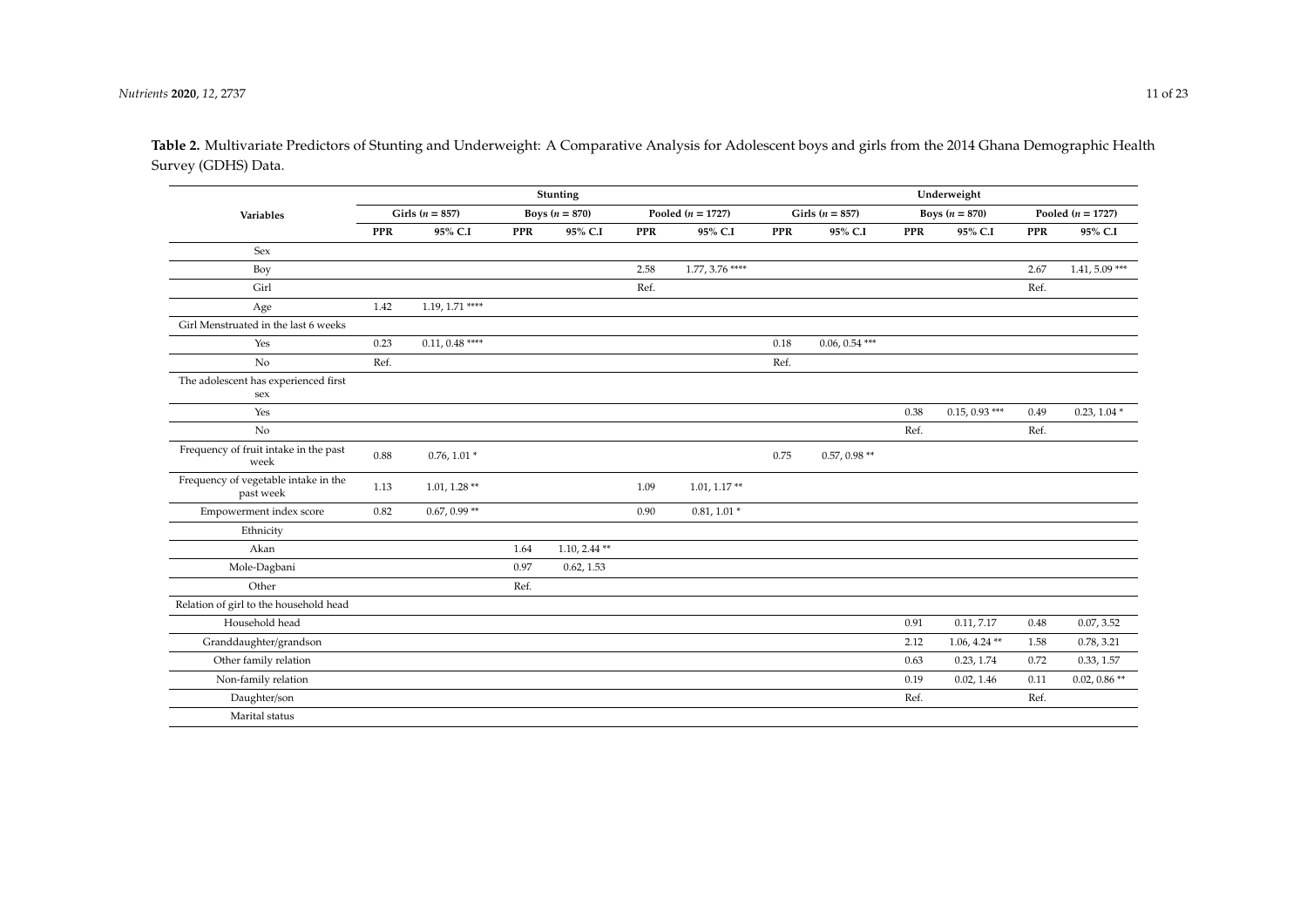|                                       |                     |                   |            | <b>Stunting</b>      |            |                     |            |                     |                  | Underweight    |            |                     |
|---------------------------------------|---------------------|-------------------|------------|----------------------|------------|---------------------|------------|---------------------|------------------|----------------|------------|---------------------|
| Variables                             | Girls ( $n = 857$ ) |                   |            | Boys $(n = 870)$     |            | Pooled $(n = 1727)$ |            | Girls ( $n = 857$ ) | Boys $(n = 870)$ |                |            | Pooled $(n = 1727)$ |
|                                       | <b>PPR</b>          | 95% C.I           | <b>PPR</b> | 95% C.I              | <b>PPR</b> | 95% C.I             | <b>PPR</b> | 95% C.I             | <b>PPR</b>       | 95% C.I        | <b>PPR</b> | 95% C.I             |
| Currently married                     | 0.24                | $0.08, 0.79**$    |            |                      |            |                     |            |                     |                  |                |            |                     |
| Formerly married                      | N/A                 |                   |            |                      |            |                     |            |                     |                  |                |            |                     |
| Never married                         | Ref.                |                   |            |                      |            |                     |            |                     |                  |                |            |                     |
| The highest educational level of girl |                     |                   |            |                      |            |                     |            |                     |                  |                |            |                     |
| No education                          | 4.03                | $1.89, 8.60$ **** | 0.65       | 0.09, 4.57           | 1.80       | 0.87, 3.70          |            |                     | 0.41             | 0.05, 3.17     | 1.14       | 0.33, 3.90          |
| Primary school                        | 1.81                | $0.90, 3.64*$     | 1.78       | $1.22, 2.59$ ***     | 1.72       | $1.21, 2.45$ ***    |            |                     | 2.01             | $1.10, 3.66**$ | 1.82       | $1.08, 3.10**$      |
| Secondary education/Higher            | Ref.                |                   | Ref.       |                      | Ref.       |                     |            |                     | Ref.             |                | Ref.       |                     |
| Household size                        |                     |                   |            |                      |            |                     |            |                     | 1.08             | $1.01, 1.17**$ |            |                     |
| Water Hygiene and Sanitation index    |                     |                   | 0.85       | $0.73, 0.99**$       |            |                     |            |                     |                  |                |            |                     |
| Household wealth index                |                     |                   |            |                      |            |                     |            |                     |                  |                |            |                     |
| Poorest                               |                     |                   | 3.36       | $1.15, 9.81**$       | 1.90       | 0.86, 4.22          |            |                     |                  |                |            |                     |
| Poorer                                |                     |                   | 5.28       | 1.93, 14.43<br>****  | 3.16       | 1.39, 7.19 ***      |            |                     |                  |                |            |                     |
| Middle                                |                     |                   | 4.17       | 1.48, 11.77<br>$***$ | 2.21       | $0.98, 4.95*$       |            |                     |                  |                |            |                     |
| Richer                                |                     |                   | 2.42       | $0.85, 6.91*$        | 1.45       | 0.62, 3.38          |            |                     |                  |                |            |                     |
| Richest                               |                     |                   | Ref.       |                      | Ref.       |                     |            |                     |                  |                |            |                     |
| Model fit statistics                  |                     |                   |            |                      |            |                     |            |                     |                  |                |            |                     |
| Wald test                             |                     | 28.45****         |            | $5.27***$            |            | $7.37***$           |            | $8.70***$           |                  | $3.90***$      |            | 212.08 ****         |
| -2 Log-likelihood ratio               |                     | 213.09            |            | 510.81               |            | 824.31              |            | 54.10               |                  | 192.83         |            | 277.25              |
| <b>AIC</b>                            |                     | 231.09            |            | 528.81               |            | 842.31              |            | 58.10               |                  | 208.83         |            | 295.25              |

**Table 2.** *Cont.*

PPR, prevalence risk ratio; 95% C.I, 95% confidence interval; Ref, Reference group; \*  $p ≤ 0.1$ ; \*\*  $p ≤ 0.05$ ; \*\*\*  $p ≤ 0.01$ ; \*\*\*\*  $p ≤ 0.001$ ; N/A unreliable estimate as none of the formerly married was stunted. AIC, Akaike information criteria.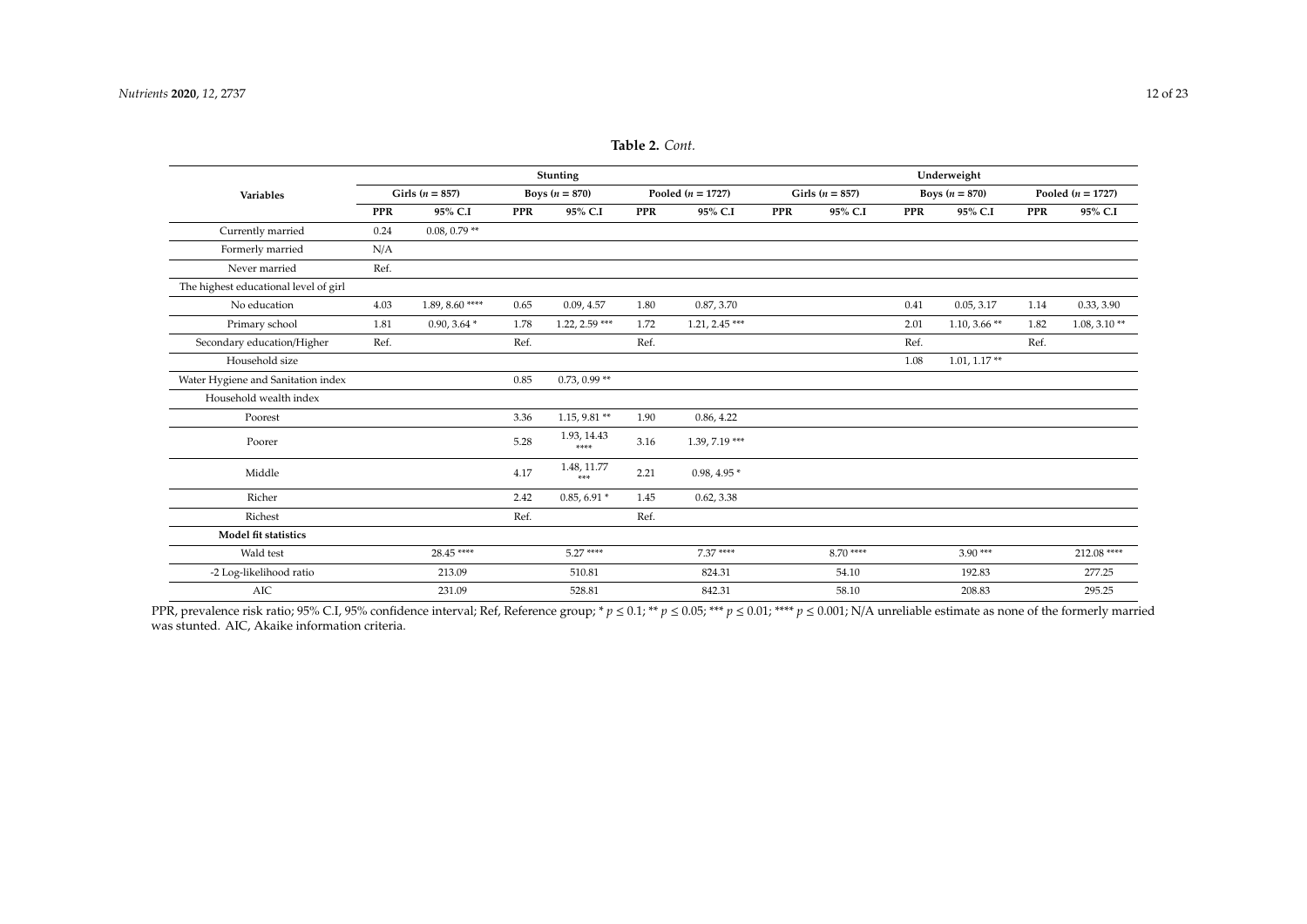**Table 3.** Multivariate Predictors of Overweight and Pre/Hypertension: A Comparative Analysis for Adolescent boys and girls from the 2014 Ghana Demographic Health Survey (GDHS) Data.

<span id="page-12-0"></span>

|                                                               | Overweight/Obesity |                     |            |                  |      | Pre-Hypertension/Hypertension |            |                     |            |                  |            |                     |  |
|---------------------------------------------------------------|--------------------|---------------------|------------|------------------|------|-------------------------------|------------|---------------------|------------|------------------|------------|---------------------|--|
| Variables                                                     |                    | Girls ( $n = 857$ ) |            | Boys $(n = 870)$ |      | Pooled $(n = 1727)$           |            | Girls ( $n = 857$ ) |            | Boys $(n = 870)$ |            | Pooled $(n = 1727)$ |  |
|                                                               | PPR                | 95% C.I             | <b>PPR</b> | 95% C.I          | PPR  | 95% C.I                       | <b>PPR</b> | 95% C.I             | <b>PPR</b> | 95% C.I          | <b>PPR</b> | 95% C.I             |  |
| Sex                                                           |                    |                     |            |                  |      |                               |            |                     |            |                  |            |                     |  |
| Boy                                                           |                    |                     |            |                  | 0.15 | $0.08, 0.29$ ****             |            |                     |            |                  | 1.95       | $1.47, 2.59$ ****   |  |
| Girl                                                          |                    |                     |            |                  | Ref. |                               |            |                     |            |                  | Ref.       |                     |  |
| Age                                                           |                    |                     |            |                  |      |                               |            |                     | 1.15       | $1.05, 1.26$ *** | 1.11       | $1.03, 1.19$ ***    |  |
| The adolescent has a child                                    |                    |                     |            |                  |      |                               |            |                     |            |                  |            |                     |  |
| Yes                                                           |                    |                     |            |                  |      |                               | 0.26       | $0.11, 0.61$ ***    |            |                  | 2.10       | 0.79, 5.61          |  |
| No                                                            |                    |                     |            |                  |      |                               | Ref.       |                     |            |                  | Ref.       |                     |  |
| An interaction term for<br>having a child * female sex        |                    |                     |            |                  |      |                               |            |                     |            |                  | 0.10       | $0.03, 0.38$ ****   |  |
| Frequency of watching<br>television in the past week          |                    |                     |            |                  |      |                               | 0.72       | $0.57, 0.90$ ***    |            |                  |            |                     |  |
| Empowerment index                                             | 1.31               | $1.02, 1.68**$      |            |                  | 1.30 | $1.04, 1.62$ **               |            |                     |            |                  |            |                     |  |
| Had coffee in the past 10 min                                 |                    |                     |            |                  |      |                               |            |                     |            |                  |            |                     |  |
| Yes                                                           |                    |                     |            |                  |      |                               |            |                     | 3.64       | $2.56, 5.19***$  |            |                     |  |
| No                                                            |                    |                     |            |                  |      |                               |            |                     | Ref.       |                  | Ref.       |                     |  |
| Relation of girl to the<br>household head                     |                    |                     |            |                  |      |                               |            |                     |            |                  |            |                     |  |
| Household head                                                |                    |                     |            |                  |      |                               |            |                     | 1.69       | $1.12, 2.54$ *** |            |                     |  |
| Grand daughter                                                |                    |                     |            |                  |      |                               |            |                     | 0.89       | 0.50, 1.61       |            |                     |  |
| Other family relation                                         |                    |                     |            |                  |      |                               |            |                     | 1.32       | 1.01, 1.74       |            |                     |  |
| Non-family relation                                           |                    |                     |            |                  |      |                               |            |                     | 0.74       | 0.31, 1.77       |            |                     |  |
| Daughter/Son                                                  |                    |                     |            |                  |      |                               |            |                     | Ref.       |                  |            |                     |  |
| Marital status                                                |                    |                     |            |                  |      |                               |            |                     |            |                  |            |                     |  |
| Currently married                                             | 0.65               | 0.23, 1.86          |            |                  |      |                               |            |                     |            |                  |            |                     |  |
| Formerly married                                              | 3.53               | $1.86, 6.69$ ****   |            |                  |      |                               |            |                     |            |                  |            |                     |  |
| Never married                                                 | Ref.               |                     |            |                  |      |                               |            |                     |            |                  |            |                     |  |
| The highest educational<br>level of girl                      |                    |                     |            |                  |      |                               |            |                     |            |                  |            |                     |  |
| No education                                                  |                    |                     |            |                  |      |                               | 0.50       | 0.15, 1.66          |            |                  | 0.80       | 0.38, 1.67          |  |
| Primary school                                                |                    |                     |            |                  |      |                               | 1.59       | $1.01, 2.48**$      |            |                  | 1.04       | 0.76, 1.43          |  |
| Secondary education/Higher                                    |                    |                     |            |                  |      |                               | Ref.       |                     |            |                  | Ref.       |                     |  |
| An interaction term for<br>highest educational level *<br>sex |                    |                     |            |                  |      |                               |            |                     |            |                  |            |                     |  |
| Girl * No education                                           |                    |                     |            |                  |      |                               |            |                     |            |                  | 0.76       | 0.22, 2.12          |  |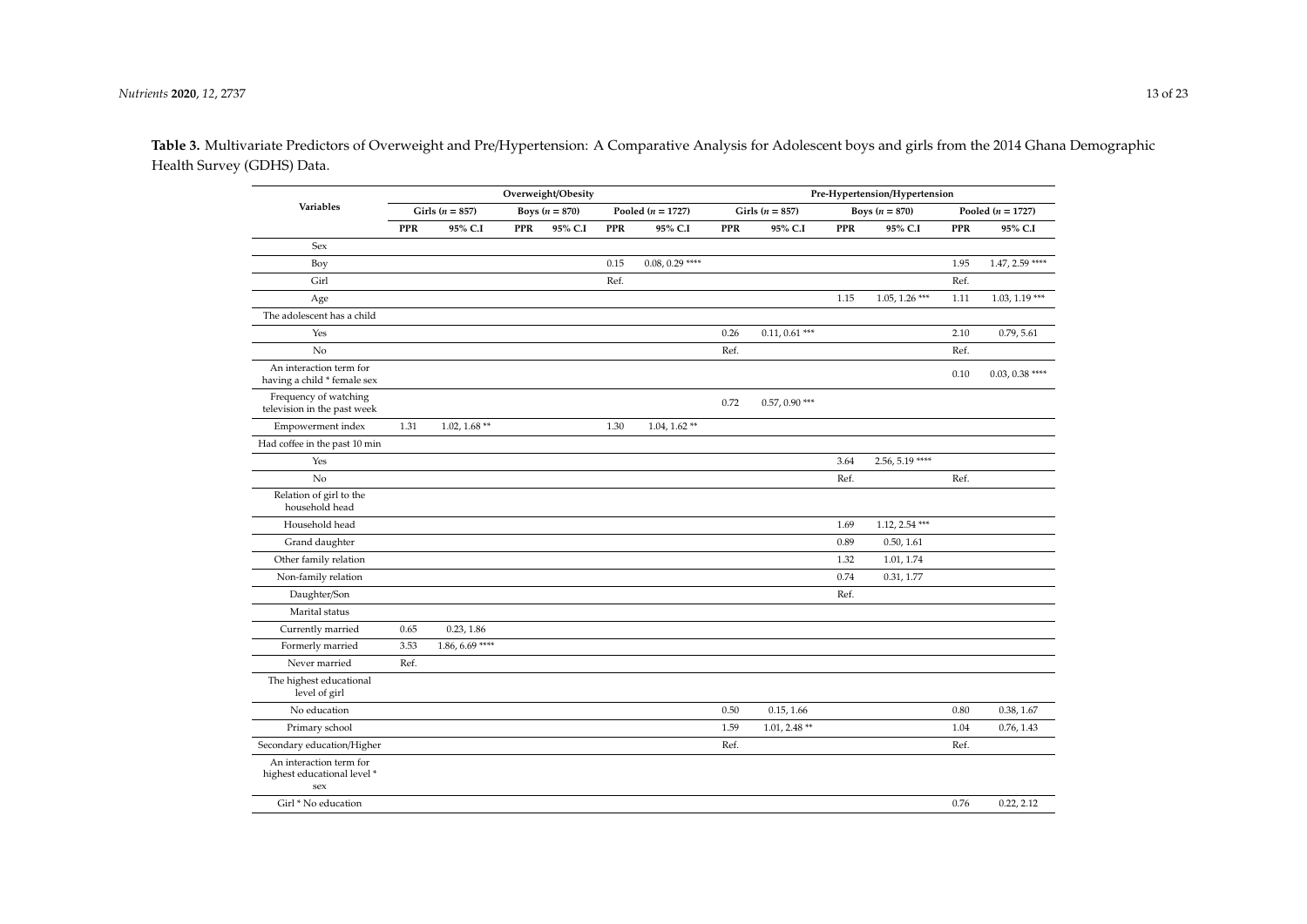|  | <b>Table 3.</b> Cont. |
|--|-----------------------|
|--|-----------------------|

|                                        | Overweight/Obesity |                     |      |                   |            |                     | Pre-Hypertension/Hypertension |                     |      |                  |                     |                  |  |  |
|----------------------------------------|--------------------|---------------------|------|-------------------|------------|---------------------|-------------------------------|---------------------|------|------------------|---------------------|------------------|--|--|
| Variables                              |                    | Girls ( $n = 857$ ) |      | Boys $(n = 870)$  |            | Pooled $(n = 1727)$ |                               | Girls ( $n = 857$ ) |      | Boys $(n = 870)$ | Pooled $(n = 1727)$ |                  |  |  |
|                                        | <b>PPR</b>         | 95% C.I             | PPR  | 95% C.I           | <b>PPR</b> | 95% C.I             | <b>PPR</b>                    | 95% C.I             | PPR  | 95% C.I          | <b>PPR</b>          | 95% C.I          |  |  |
| Boy * Primary school                   |                    |                     |      |                   |            |                     |                               |                     |      |                  | 1.62                | $1.01, 2.62$ **  |  |  |
| Household owns land for<br>agriculture |                    |                     |      |                   |            |                     |                               |                     |      |                  |                     |                  |  |  |
| Yes                                    |                    |                     |      |                   |            |                     | 0.59                          | $0.39, 0.90$ ***    |      |                  |                     |                  |  |  |
| No                                     |                    |                     |      |                   |            |                     | Ref.                          |                     |      |                  |                     |                  |  |  |
| Sex of household head                  |                    |                     |      |                   |            |                     |                               |                     |      |                  |                     |                  |  |  |
| Male                                   |                    |                     |      |                   |            |                     |                               |                     | 0.75 | $0.57, 0.99**$   |                     |                  |  |  |
| Female                                 |                    |                     |      |                   |            |                     |                               |                     | Ref. |                  |                     |                  |  |  |
| Household wealth index                 |                    |                     |      |                   |            |                     |                               |                     |      |                  |                     |                  |  |  |
| Poorest                                | 0.21               | $0.10, 0.41$ ****   | 0.21 | 0.03,<br>1.56     | 0.19       | $0.10, 0.36$ ****   |                               |                     | 2.24 | $1.25, 4.03$ *** | 2.20                | $1.26, 3.83$ *** |  |  |
| Poorer                                 | 0.15               | $0.07, 0.35$ ****   | 0.07 | 0.01,<br>$0.57**$ | 0.13       | $0.06, 0.29$ ****   |                               |                     | 1.32 | 0.69, 2.53       | 1.48                | 0.79, 2.76       |  |  |
| Middle                                 | 0.51               | $0.28, 0.93$ **     | 0.15 | 0.03,<br>$0.88**$ | 0.43       | $0.25, 0.74$ ***    |                               |                     | 1.10 | 0.59, 2.06       | 1.25                | 0.76, 2.06       |  |  |
| Richer                                 | 0.78               | 0.48, 1.28          | 0.59 | 0.14,<br>2.44     | 0.76       | 0.46, 1.25          |                               |                     | 1.60 | 0.87, 2.93       | 1.46                | 0.92, 2.32       |  |  |
| Richest                                | Ref.               |                     | Ref. |                   | Ref.       |                     |                               |                     | Ref. |                  | Ref.                |                  |  |  |
| Agro-ecological zone                   |                    |                     |      |                   |            |                     |                               |                     |      |                  |                     |                  |  |  |
| Coastal savannah                       |                    |                     | 0.34 | 0.11,<br>$1.00**$ |            |                     |                               |                     | 1.00 | 0.75, 1.33       | 1.01                | 0.76, 1.32       |  |  |
| Guinea/Sudan savannah                  |                    |                     | 0.31 | 0.05,<br>2.15     |            |                     |                               |                     | 0.55 | $0.37, 0.81$ *** | 0.61                | $0.42, 0.88$ *** |  |  |
| Forest                                 |                    |                     | Ref. |                   |            |                     |                               |                     | Ref. |                  | Ref.                |                  |  |  |
| <b>BAZ</b> category                    |                    |                     |      |                   |            |                     |                               |                     |      |                  |                     |                  |  |  |
| Underweight                            |                    |                     |      |                   |            |                     | 0.86                          | 0.21, 3.53          | 1.11 | 0.64, 1.92       | 1.00                | 0.61, 1.65       |  |  |
| Overweight                             |                    |                     |      |                   |            |                     | 1.69                          | $1.06, 2.70**$      | 1.72 | $0.96, 3.07*$    | 1.76                | $1.20, 2.58$ *** |  |  |
| Normal weight                          |                    |                     |      |                   |            |                     | Ref.                          |                     |      |                  | Ref.                |                  |  |  |
| Model fit statistics                   |                    |                     |      |                   |            |                     |                               |                     |      |                  |                     |                  |  |  |
| Wald test                              |                    | $9.37***$           |      | $3.20***$         |            | $16.61***$          |                               | $4.65***$           |      | $8.03***$        |                     | $5.00**$         |  |  |
| -2 Log-likelihood ratio                |                    | 417.67              |      | 77.80             |            | 540.65              |                               | 528.98              |      | 984.81           |                     | 1696.00          |  |  |
| AIC                                    |                    | 431.67              |      | 89.80             |            | 552.65              |                               | 542.98              |      | 1014.81          |                     | 1730.00          |  |  |

PPR, prevalence risk ratio; 95% C.I, 95% confidence interval; Ref, Reference group; \* *p* ≤ 0.1; \*\* *p* ≤ 0.05; \*\*\* *p* ≤ 0.01; \*\*\*\* *p* ≤ 0.001; BAZ, body-mass-index for-age *z*-score.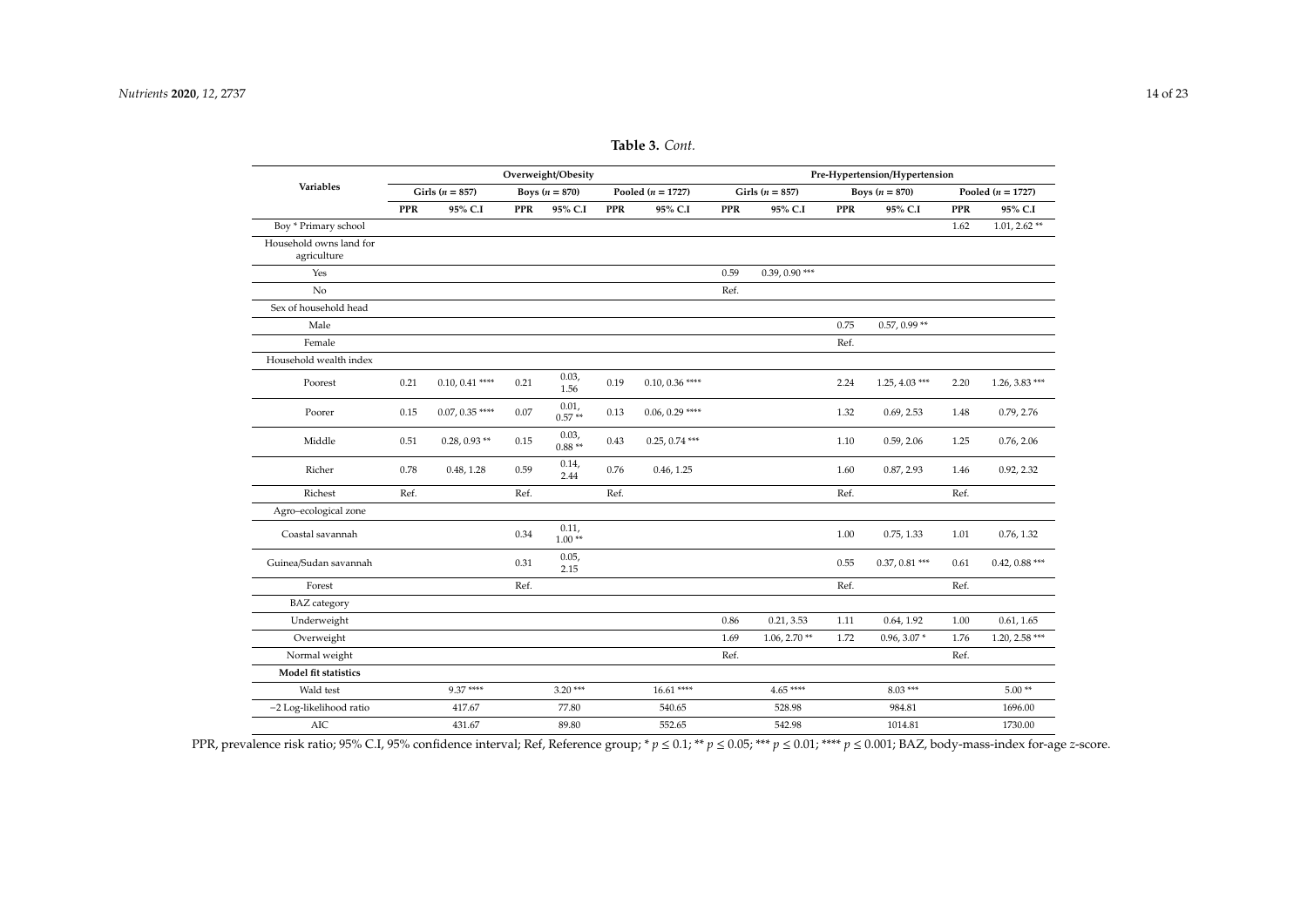#### *3.3. Factors Associated with Malnutrition*

Compared to having secondary/higher education, no education and primary education were consistently associated with a higher risk of stunting for both adolescent boys and girls, but the association was stronger for girls than boys (Table [2\)](#page-10-0). Similarly, compared to the fifth quintile of the HWI, adolescent boys in the first three quintiles were more likely to be stunted in all models. In the pooled model, the association between the HWI and stunting was attenuated with only the second quintile risk remaining statistically significant. Table [2](#page-10-0) also shows that a unit increase in the WASH index was associated with a 15% lower risk of stunting for adolescent boys. Adolescent boys from the Akan ethnicity were meaningfully more likely to be stunted compared to those from other ethnicities (PRR = 1.64, 95% C.I (1.10, 2.44)). Among, adolescent girls, the risk of stunting was markedly lower for currently married girls compared to never-married girls (Table [2\)](#page-10-0).

Furthermore, girls who menstruated in the last six weeks preceding the survey compared to those who did not were 77% less likely to be stunted (PRR = 0.23, 95% C.I (0.11, 0.48)). Moreover, the risk of stunting was significantly higher for adolescent girls for a unit increase in age. While a unit increase in the frequency of vegetable consumption in the past week was associated with an increased risk of stunting for girls, a unit increase in the frequency of fruit consumption in the last week seemed protective for them. In the pooled model, the effect of the frequency of vegetable consumption was still significant though attenuated. Lastly, a unit increase in the empowerment index was protective of stunting in the statistical model for the adolescent girls and remained significant in the pooled model, although attenuated (Table [2\)](#page-10-0).

Table [2](#page-10-0) also shows that fruit consumption (PRR =  $0.75$ , (95% C.I (0.57, 0.98)] and menstruation six weeks before the survey (PRR = 0.18, (95% C.I (0.06, 0.54)) were protective of underweight adolescent girls. In the pooled model and that for adolescent boys, the risk of underweight was significantly lower when the adolescent had experienced sex compared to those who were yet to experience sex. Compared to being a daughter/son of the household head, the risk of underweight was significantly higher when the adolescent was a grandson (PRR = 2.12, 95% C.I (1.06, 4.24)) but significantly lower when the adolescent was a non-family relation in the pooled model (PRR = 0.11, (95% C.I (0.02, 0.86)] (Table [2\)](#page-10-0). Furthermore, a unit increase in household size increased the risk of underweight by 8% for adolescent boys. Lastly, adolescent boys with primary school education compared to those with secondary/higher education were about twice likely to be underweight; in the pooled model, the association was attenuated.

Overall, the risk of overweight/obesity was consistently lower for adolescents from households in the first three quintiles of the HWI compared to the fifth quintile in all statistical models, and the association was strongest for girls but not boys (Table [3\)](#page-12-0). Table [3](#page-12-0) further shows that married adolescent girls had a higher risk of overweight/obesity compared to never-married adolescent girls (PRR = 3.53, 95% C.I (1.86, 6.69)). The risk of overweight/obesity increased by about 30% for a unit increase in the empowerment index in the pooled model, and in the model for adolescent girls (Table [3\)](#page-12-0). Compared to adolescent boys in the forest zone, those in the coastal savannah zone seemed to have a lower risk of overweight/obese (PRR = 0.34, 95% C.I (0.11, 1.00)).

#### *3.4. Factors Associated with Cardiovascular Risk*

Table [3](#page-12-0) also shows that the risk of PHH was significantly lower among adolescent girls for a unit increase in the frequency of watching TV in the past week and when the girl ever had a child compared to those who never had. However, adolescent girls who had primary education compared to those who had secondary/higher education were more likely to be PHH (PRR = 1.59, 95% C.I (1.01, 2.48)). An interaction term of sex and education in the pooled model showed that the effect of education was only significant for adolescent girls compared to boys. Ownership of agriculture land by the household appeared protective of PHH for adolescent girls. Furthermore, overweight adolescents were consistently more likely to be PHH compared to normal-weight adolescents in all statistical models (Table [3\)](#page-12-0). In the pooled model as well as the model for adolescent boys, the risk of PHH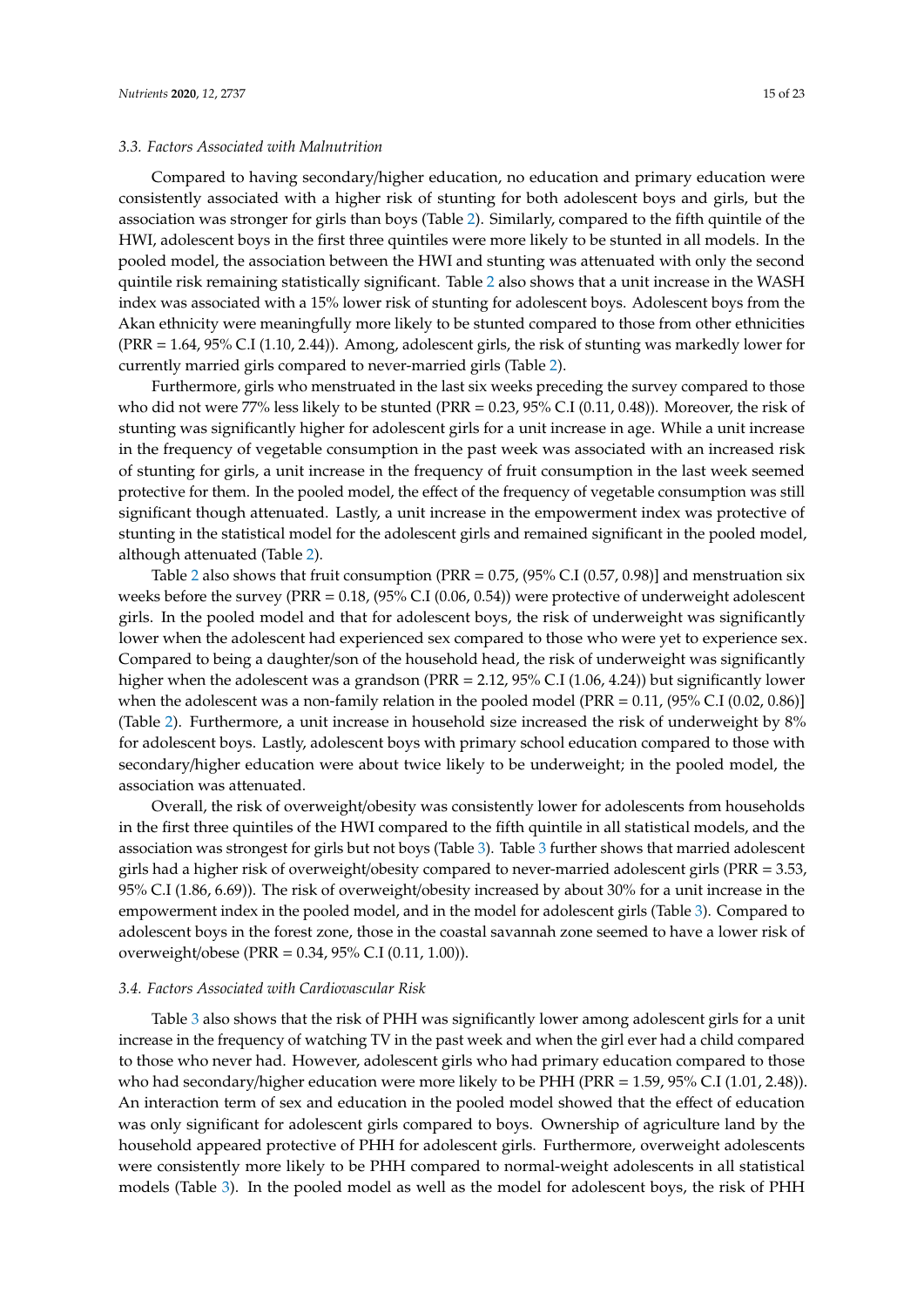was significantly higher for those in the poorest HWI compared to the wealthiest HWI. Similarly, adolescent boys in the Guinea/Sudan Savannah zone compared to the forest zone were significantly less likely to be PHH; the association remained in the pooled model, although attenuated. Finally, the consumption of coffee 10 min beforehand, the survey increased the risk of PHH by more than three times for adolescent boys.

#### *3.5. Model Fit and Sensitivity Analysis*

The model fit statistics showed that all models were statistically significant. Lastly, the sensitivity analysis using linear regression showed a similar trend in the risk among adolescent boys compared to girls as well as the factors associated with malnutrition and PHH among adolescents (Tables S4 and S5). Notably, the interaction terms for HWI and sex was statistically significant for HAZ and SBP with boys having significantly lower HAZ and a higher SBP for the lower HWI quintiles compared to the highest quintile. Likewise, girls who ever had a child had a significantly lower HAZ, and a unit increase in the empowerment index increased the HAZ of girls significantly. Lastly, while the experience of sex increased the SBP of girls significantly, the consumption of coffee by boys also increased their SBP significantly.

#### **4. Discussion**

The present study compared the risk of malnutrition and PHH among adolescent boys and girls and the factors associated with these risks in Ghana. Overall, adolescent boys were more than twice likely to be stunted and underweight compared to their female peers. Madjdian and cohort [\[5\]](#page-20-2) found that studies with a significant association between nutritional status and sex point to adolescent boys being worse off than girls in terms of stunting and underweight; partly attributed to boys' later and "*sudden*" growth spurt [\[31\]](#page-21-7). In addition, males are also known to have a high risk for infections [\[32\]](#page-21-8); a higher infections risk may increase their risk of undernutrition and may partly account for our findings. Intra-household food distribution in Ghana does not favour girls [\[33\]](#page-21-9) but Dapi et al. [\[34\]](#page-21-10) argue that girls are often involved in cooking and shopping and might eat in between meals and during cooking; resulting in better nutritional intake for girls compared to boys.

In conformity with several other studies [\[7,](#page-20-4)[9,](#page-20-6)[11,](#page-20-8)[34\]](#page-21-10), adolescent males were less likely to be overweight/obese compared to their female colleagues. Generally, adolescent girls in Ghana are known to have less physical activity  $[12,15]$  $[12,15]$  and to have unhealthier eating habits than boys  $[14]$ ; partially explaining our finding. According to Moubarac et al. [\[13\]](#page-20-20), the increasing consumption of nutrient-poor, energy-dense snacks, highly processed foods, sugar-sweetened beverages, and onvenient roadside foods (fast-foods) are linked with the emergence of overweight and obesity; this may also partially account for our finding. In the present study, we could not substantiate the findings of Moubarac et al. [\[13\]](#page-20-20) as the 2014 DHS data did not include food intake or snacking habits. Nevertheless, a recent study in the Bekwai Municipality of Ghana indicated that snacking before bed increased the odds of overweight/obesity by more than ten times for 5–17 years children; girls were more overweight (19.4% vs. 7.6%, *p* < 0.001) and obese (10.2% vs. 7.3%, *p* = 0.177) compared to boys in this study [\[35\]](#page-21-11). The data on physical activity in the present study may not well reflect the usual physical activity behaviour of our sample. Accordingly, it was not surprising that physical activity did not appear as an important factor in any of our models. Even so, more adolescents boys were found to engage in some form of physical activity ten minutes prior to the BP assessment. In general, the cultural context in Ghana does not promote much aerobic outdoor games for girls.

Overall, Ghana is presently in the nutrition transition, mirrored in the changing dietary behaviours with more consumption of refined foods, especially in the urban areas [\[36\]](#page-21-12). This may partly account for the emergence of overnutrition in our sample. Although a higher frequency of the consumption of fruits and vegetables in the last week may partly explain healthy dietary behaviour, none were essential correlates of overweight/obesity in our models. However, a unit increase in the frequency of fruit consumption was protective of underweight and stunting for girls. Remarkably, an inverse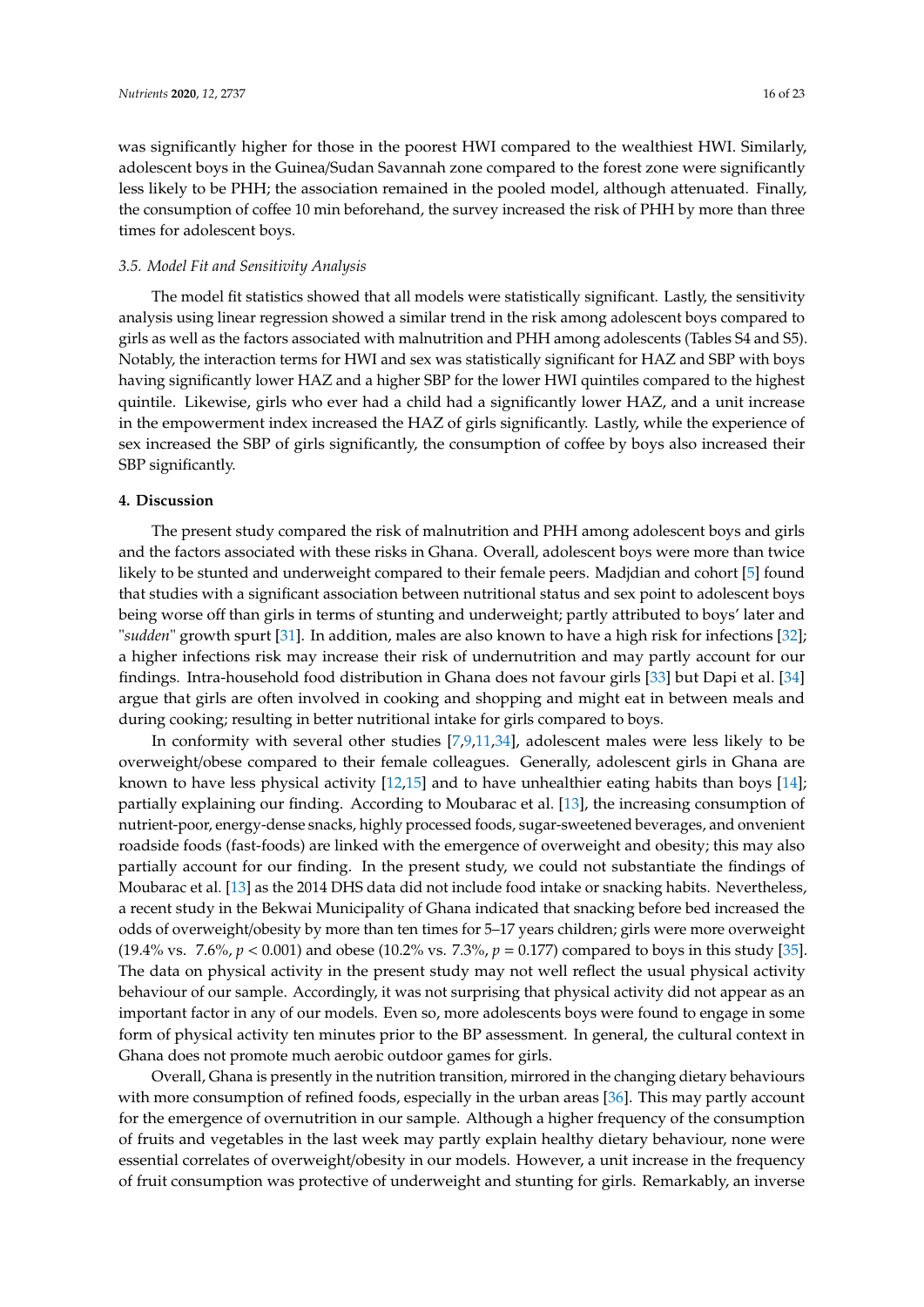association was found for the frequency of vegetable consumption and stunting for girls. In Ghana, fruits are often consumed as snacks and desserts, but vegetables are commonly consumed as soups and sauces alongside the staple foods. Hence, a high frequency of vegetable intake may represent compensation for reduced calorie intake, especially in settings where food insecurity is prevalent. For instance, in a group of eighth-grade children in the USA, Howard [\[37\]](#page-21-13) found that children with very low household food security consumed a significantly higher number of servings of carrots. Similarly, Stevens and colleagues [\[38\]](#page-21-14) reported that the peak of household food insecurity corresponded with higher consumption of dark green leafy vegetables and vitamin A-rich fruits/vegetables in a group of Bangladeshi pregnant women. The former may also explain that boys had a higher frequency of vegetable consumption as their calorie requirements are higher. Nonetheless, fruits and vegetables are rich sources of vitamins and minerals and are linked to improved health outcomes [\[39\]](#page-21-15).

Considering that over a tenth of the adolescent girls in our study were either overweight or obese, there is a need to institute intervention programmes for the prevention of overnutrition for adolescents, particularly girls. Adolescent overweight/obesity is a known risk factor of obesity in adulthood and diabetes, hypertension, asthma, lower extremity venous oedema, and obstructive sleep apnoea in later life [\[40\]](#page-21-16). In our study, being overweight/obese increased the risk of PHH for both adolescent boys and girls. The mechanism of hypertension in overweight/obesity seems to be related to increased sodium sensitivity and the increment of sympathetic nervous system activity [\[17\]](#page-20-13). The only data in the DHS on salt intake for our sample related to the household consumption of salty foods in the last 24-h, which was not an important covariate of BP or PHH in our analysis. The SAFC in our analysis was only a proxy of the salt intake of our sample and did not sufficiently represent individual salt intake. Although the SAFC included some commonly consumed salty foods in the Ghanaian context, it fails to include all salty foods extensively, quantify the amount of salt consumed from these foods and as well capture the habitual intake of these salty foods. Of particular interest are modifiable factors such as high alcohol intake and high levels of substance use [\[17\]](#page-20-13), which we could not verify in our data. Considering that only a small fraction (0.2%) of the adolescent boys smoked ten minutes prior the BP assessment, smoking behaviour may well not be an important covariate for our sample; it was thus neither a correlate of BP nor PHH in our analysis. Even physical activity ten minutes before the BP assessment was not a relevant correlate of BP in our present study, which may yet be that it did not reflect their usual physical activity level. Overall, the positive association between overweight/obesity and PHH in our analysis emphasises the need for public health intervention programmes to curtail overnutrition.

Interestingly, despite the 85% lower risk of overweight/obesity for adolescent boys, they were found to have a higher average SBP, with a higher risk of PHH compared to their female peers; confirming the findings Afrifa–Anane et al. [\[12\]](#page-20-7) in Ghana. According to Abeelen et al. [\[41\]](#page-21-17), inadequate maternal dietary intake during pregnancy is associated with higher hypertension risk among men but not women; they maintain that the nutrition of boys in utero is more dependent on the mother's diet in pregnancy. Lassi and colleagues in Bundy et al. [\[42\]](#page-21-18) also argue that stunted children and adolescents have higher rates of later arterial hypertension. They argue that undernutrition in childhood and adolescence results in constant physiologic and psychologic stress, increasing the production of stress hormones that weaken the body and decreasing the production of thyroid hormones and insulin-like growth factor that regulates growth. In a follow-up study in the Netherlands, Rotteveel and colleagues [\[43\]](#page-21-19) showed that young adults born preterm have lower insulin sensitivity and higher blood pressure; low-birthweight and being born preterm are both determinants of stunting and underweight [\[44\]](#page-21-20). The above may partly account for the increased risk of PHH for adolescent males in our present study since they also had a higher risk of stunting and underweight.

Albeit, the proportion who consumed coffee ten minutes prior the BP assessment was slightly higher for girls compared to boys  $(1.1\% \text{ vs. } 0.4\%, p = 0.16)$ , adolescent boys who consumed coffee ten minutes before the assessment had a higher BP and an increased risk of PHH. Caffeine increases systemic vascular resistance through its ability to block adenosine receptors, and thereby increasing BP [\[45\]](#page-22-0). Furthermore, the total amount of caffeine rather than whether the adolescent consumed coffee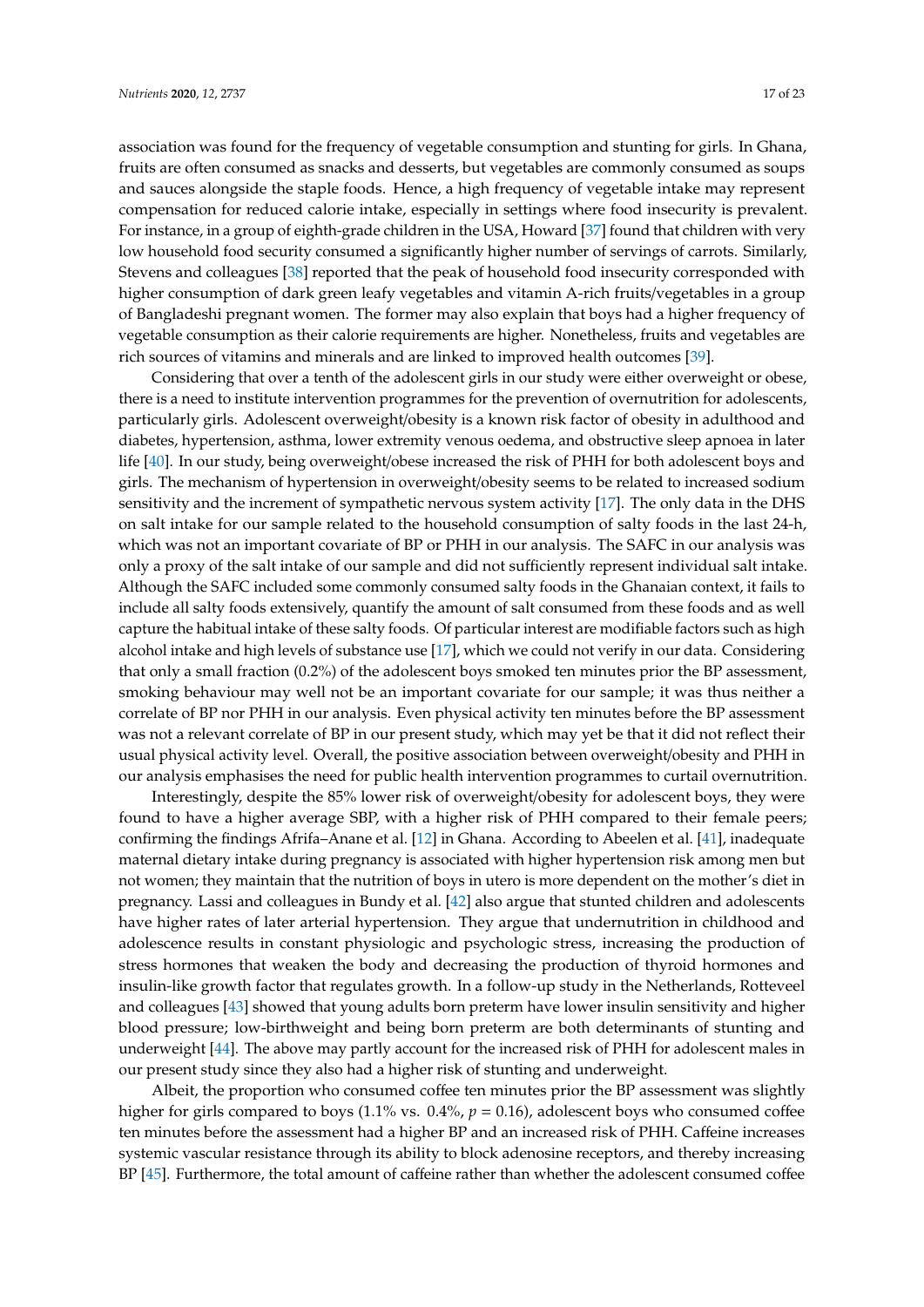or caffeine is more relevant [\[45\]](#page-22-0); however, we could not evaluate this with our data. TV watching is a known risk factor for overweight but was protective of PHH for adolescent girls in the present study. In our analysis, the frequency of TV watching was somewhat lower for girls compared to the boys and may account for the finding.

Conversely, it may be that girls who watched TV frequently were better informed about healthy behaviours. Gyamfi et al. [\[35\]](#page-21-11) recently found TV watching protective of overweight/obesity in southern Ghana. Like Zimmerman and Bell [\[46\]](#page-22-1), Gyamfi and colleagues [\[35\]](#page-21-11) argued that the content of TV shows rather than TV watching itself is associated with poor nutrition outcomes since adolescents who watch educative programmes may be more educated. Nonetheless, we could not explore this further with the available data.

Our findings also suggest that girls are more at risk of the detrimental effects of poor education on stunting and PHH compared to their male peers. Generally, education is a proxy of socioeconomic status and empowerment [\[47\]](#page-22-2), and more educated girls are more likely to be empowered. Adolescent girls who are more empowered can better take independent decisions, participate in key decision-making processes and have more control over household resources; significantly impacting her nutrition and health-seeking behaviours [\[23\]](#page-20-19). The preceding also explains that more empowered girls had a reduced risk of stunting in our study. Contrarywise, highly empowered girls, may have more purchasing power and may be more likely to consume the energy-dense, sugar-sweetened beverages and "fast-foods" earlier mentioned. The former comparatively accounts for the increased risk of overweight/obesity for a unit increase in the empowerment index for the adolescent girls in our analysis. In our analysis, a unit increase in the mean household years of education was associated with an increase in SBP for boys comparable to the HWI in our pooled model (results not shown). However, we excluded the mean household years of education from the SBP pooled model as it was correlated with the education of the adolescent and the HWI in particular; affirming that education is reflective of socioeconomic status. Additionally, girls who lived in households with agricultural land were less likely to be PHH, which may also be that such girls have easy access to agricultural land and are accordingly more economically empowered and less stressed in their livelihoods.

In the present study, a poor HWI was associated with an increased risk of stunting and PHH for boys but a reduced risk of overweight/obesity for girls in conformity with several other studies [\[5–](#page-20-2)[7](#page-20-4)[,10,](#page-20-9)[11\]](#page-20-8). In general adolescents from poorer households are more likely to have inadequate dietary intake and with a low-purchasing power, may also be less likely to consume "fast-foods" and sugar-sweetened drinks and snacks. While persistent inadequate dietary intake may increase their risk of stunting, reduced calorie intake from the "fast-foods" and snacks may also reduce the risk of overweight/obesity. Contrariwise, those from low socioeconomic households may have poor access to health services, and may thus be more susceptible to poor health, including hypertension. The increased risk of stunting and PHH with a poor HWI for adolescent boys may as well be attributed to their susceptibility to poor health in such conditions. Improvements in household sanitation and hygiene are known to be associated with improved health and nutrition outcomes [\[48,](#page-22-3)[49\]](#page-22-4). It was therefore not surprising that a higher WASH index was protective of stunting for the boys. While this finding may be affirming the susceptibility of males for infections [\[32\]](#page-21-8), it also suggests improving WASH conditions may offer long-term beneficial effects for nutrition outcomes.

In our study, the risk of overweight/obesity was higher when a girl was formerly married compared to being never married. Considering the cross-sectional design or our analysis, the finding may be a reverse causality as studies have shown that heavier girls are more likely to be married earlier compared to their lighter peers [\[5\]](#page-20-2). Heavier girls may have better development of secondary sex characteristics, signalling readiness for sexual activity and childbearing [\[5,](#page-20-2)[50\]](#page-22-5).

Furthermore, the risk of overweight/obesity was lower for adolescent boys in the coastal savannah zone compared to the forest zone; which may slightly be explained by the differences in cultural dietary patterns, poverty, and food security by ecological zones in Ghana [\[51,](#page-22-6)[52\]](#page-22-7). For instance, the Coastal Savannah zone is next to the Guinea/Sudan savannah zone in the prevalence of food insecurity [\[51\]](#page-22-6) and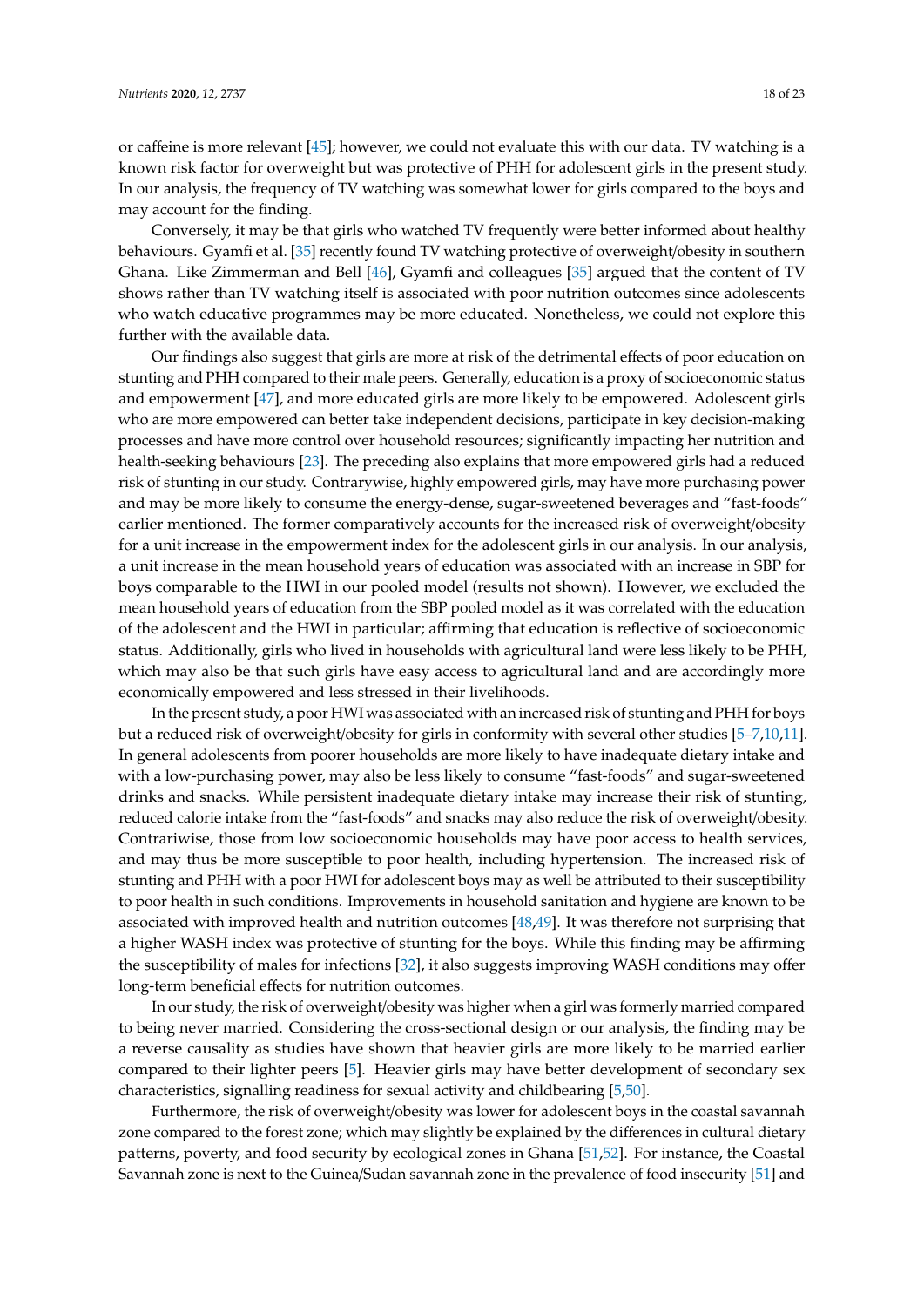poverty [\[52\]](#page-22-7) in Ghana. In their analysis of food consumption patterns in Ghana, Ecker and Fang [\[36\]](#page-21-12) observed that Ghana's regions are at different stages of the nutrition transition and this was partly attributed to inequality in household income and food insecurity in the different regions. Lastly, adolescent males who were household heads were more likely to be PHH compared to those who were sons of the household head; this could somewhat be explained by the stress involved in catering for a household affecting their health negatively.

In addition to our present findings, adolescent girls remain a vulnerable group in Ghana with disadvantages in intra-household food distribution and resource allocation [\[33\]](#page-21-9), sexual violence and exploitation [\[53\]](#page-22-8), poor education [\[54\]](#page-22-9), more substantial burdens in their time use and less income [\[55\]](#page-22-10). These deprivations are known to have intergenerational effects with the nutrition and health of the adolescent girl [\[56\]](#page-22-11), which may explain that the focus of most nutrition and public health intervention programmes for adolescents in Ghana has mostly been on girls. Nevertheless, our findings may be emphasising the need to include adolescent boys alongside girls in nutrition and public health intervention programmes, ensuring a holistic improvement in the nutrition situation and consequently reducing the health care expenditure. Moreover, there is emerging evidence that there may be some paternal intergenerational effects on the health and nutritional status of the offspring [\[57\]](#page-22-12).

Overall, the prevalence rates of malnutrition for this sample suggest a double burden of malnutrition with an upcoming diet-related non-communicable disease burden in Ghana. According to Hawkes et al. [\[58\]](#page-22-13), a focus on the undernutrition burden of malnutrition may raise risks of poor-quality diets, obesity, and diet-related non-communicable diseases in countries undergoing a rapid nutrition transition. They argue that a more holistic approach is to simultaneously tackle both undernutrition and problems of overweight, obesity, and diet-related non-communicable [\[58\]](#page-22-13). Considering that Ghana is presently in the nutrition transition, this holistic approach including both under- and over-nutrition programs is required to make a meaningful impact; schools may be a viable place for such comprehensive school-based health intervention programmes. Wei et al. [\[59\]](#page-22-14) recently reported the approach effective in reducing stunting and illness among 4–16 years Zambian children.

It was not feasible to map the trend, and determinants of malnutrition and cardiovascular risk among the adolescents in this analysis since only the 2014 survey included anthropometry of male adolescents aged 15–19 years. More so, data on BP was only available in the 2014 survey. Similarly, the present study did not compare anaemia risk as none of the DHS surveys has data on the haemoglobin status of adolescent boys. Additionally, the 2014 DHS did not include any data on dietary diversity; hence, we could not model dietary diversity in any of our statistical analyses. Nonetheless, the inclusion of the frequency of the consumption of fruits and vegetables in the past week may partly account for the adolescents' dietary intake and dietary quality.

Some aspects of the DHS data, such as the frequency of the consumption of vegetables and fruits, may be subject to recall bias as this information was based on recalls. Although we could not account for this bias, the bias seems random and may be less likely to influence our conclusions. Inference of a possible causality in this analysis may be speculative since the DHS survey employed a cross-sectional study design. Hence, our findings are limited to the description of observed associations. Nevertheless, we thoroughly modelled several potential explanatory variables, including subject and household-related variables through robust statistical models with weighting, while accounting for the complex survey structure in the DHS data using the PROC SURVEY function in SAS [\[30\]](#page-21-6). Lastly, the use of two different statistical models as in Cox proportional hazard models and linear regression ensured that we minimised any methodological-related biases while accounting for all possible explanatory variables that were available.

#### **5. Conclusions**

The present study has shown that Ghanaian adolescent boys are more than twice likely to be stunted, underweight, and pre-hypertensive/hypertensive compared to their female peers. However, adolescent girls were more likely to be overweight/obese compared to their male colleagues. Girls were more at risk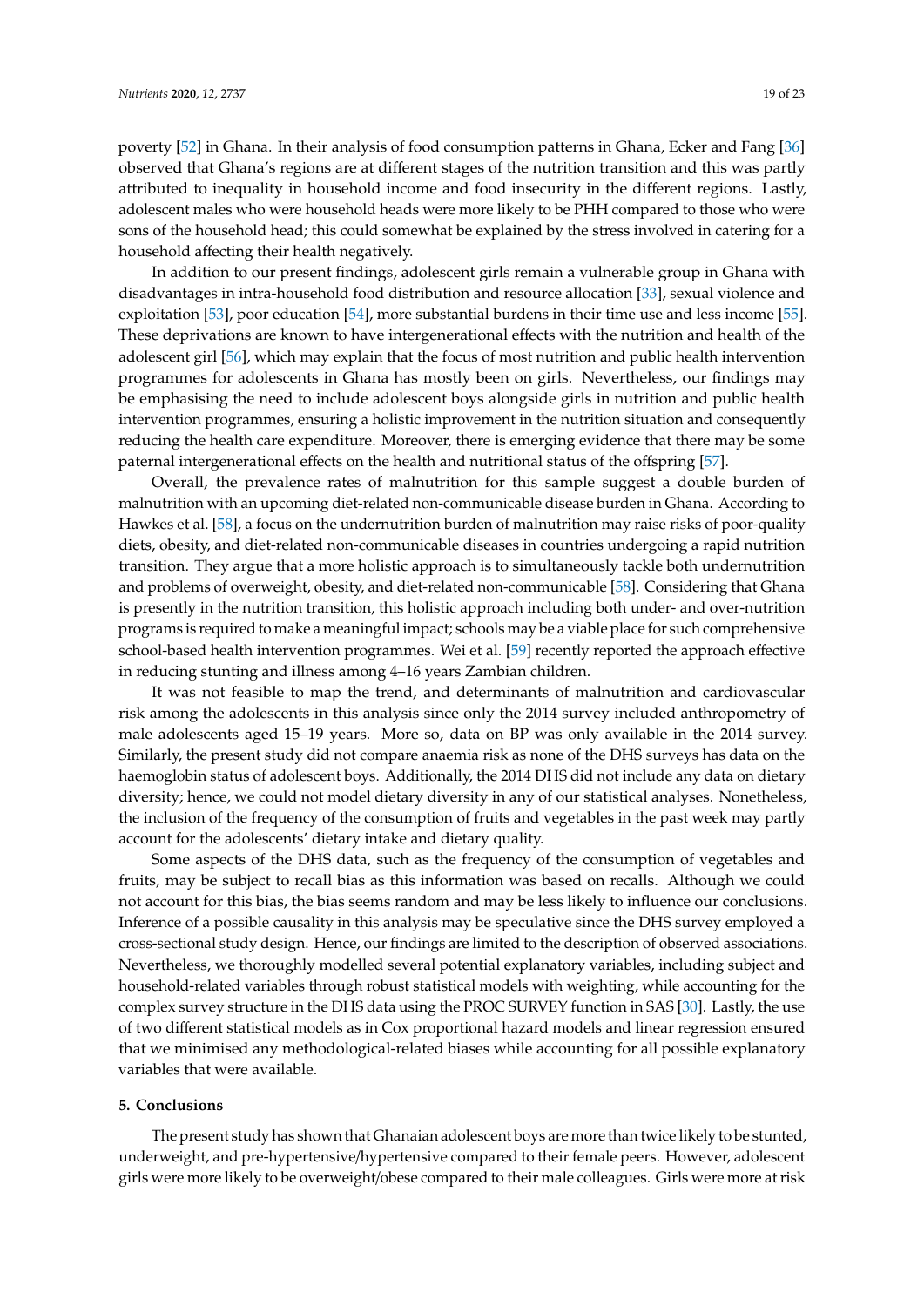of the detrimental effects of poor education on stunting and PHH. Empowerment, as measured by the empowerment index while protective of stunting for girls, also increased their risk of overweight/obesity. Our findings indicate that improving HWI increases the risk of overweight/obesity for adolescent girls but reduces the risk of stunting and PHH for adolescent boys. Improvement in household WASH conditions may have more beneficial effects on the nutrition of adolescent boys.

Overall, the prevalence rates of malnutrition and PHH for this sample suggest a double burden of malnutrition with an up-coming non-communicable disease burden and a holistic approach including both under- and over-nutrition programmes are required to make a meaningful impact. Notably, the positive association between overweight and PHH emphasises the need for public health intervention programmes to curtail overnutrition; such programmes may include the promotion of physical activity and healthy dietary behaviours. Our findings may also be highlighting the need to target adolescent boys alongside girls in nutrition and health intervention programmes.

**Supplementary Materials:** The following are available online at http://[www.mdpi.com](http://www.mdpi.com/2072-6643/12/9/2737/s1)/2072-6643/12/9/2737/s1, Table S1: Decision making score for adolescent males and females in DHS 2014 data, Table S2: Scoring format from responses for decision-making indexes; Table S3: Improved household water, hygiene and sanitation index (WASH), Table S4: Multivariate Predictors of Height-For-Age *Z*-Score (HAZ) and Body-Mass-Index-For-Age *Z*-Score (BAZ): A Comparative Analysis for Adolescent Boys and Girls from the 2014 Ghana Demographic Health Survey (GDHS) Data, Table S5: Multivariate Predictors of Blood Pressure: A Comparative Analysis for Adolescent Boys and Girls from the 2014 Ghana Demographic Health Survey (GDHS) Data.

**Author Contributions:** Conceived and designed the study: I.D.B., F.A, and S.J.M.O. Contributed to the survey tools: A.-R.A., E.A., A.G., E.J.M.F., and H.B., F.A. conducted the statistical analyses and wrote the first draft of the manuscript. Contributed to the writing of the manuscript: I.D.B., S.J.M.O., A.-R.A., E.A., A.G., E.J.M.F., and H.B. Primary responsibility for the final content: F.A, I.D.B., S.J.M.O., A.-R.A., and E.J.M.F. All authors read and approved the final manuscript.

**Funding:** The Edema Steernberg Foundation, Judith Zwartz Foundation, as well as Nutricia Foundation, supported the data analyses.

**Acknowledgments:** We: the authors, would like to thank DHS Measure for giving us access to the Ghana Demographic and Health Survey datasets.

**Conflicts of Interest:** The authors declare that they have no conflicts of interest.

#### **Abbreviations**

| <b>BAZ</b>  | Body-Mass-index-for-Age z-score     |
|-------------|-------------------------------------|
| <b>BMI</b>  | Body Mass Index                     |
| <b>BP</b>   | <b>Blood Pressure</b>               |
| <b>DBP</b>  | Diastolic blood pressure            |
| <b>DHS</b>  | Demographic and Health Survey       |
| <b>HAZ</b>  | Height-for-age z-score              |
| <b>HHI</b>  | household hygiene index             |
| <b>HSI</b>  | Household sanitation index          |
| <b>HWI</b>  | Household wealth index              |
| <b>PHH</b>  | Pre-hypertension/hypertension       |
| <b>SAFC</b> | Household salty food consumption    |
|             | score                               |
| SBP         | Systolic blood pressure             |
| WASH        | Water, hygiene and sanitation index |
| WI          | water index                         |

#### **References**

- <span id="page-19-0"></span>1. *WHO Health for the World's Adolescents: A Second Chance in the Second Decade*; World Health Organization: Geneva, Switzerland, 2014.
- <span id="page-19-1"></span>2. Ghana Statistical Service (GSS). *2010 Population and Housing Census Report. Children, Adolescents & Young People in Ghana*; Ghana Statistical Service: Accra, Ghana, 2013.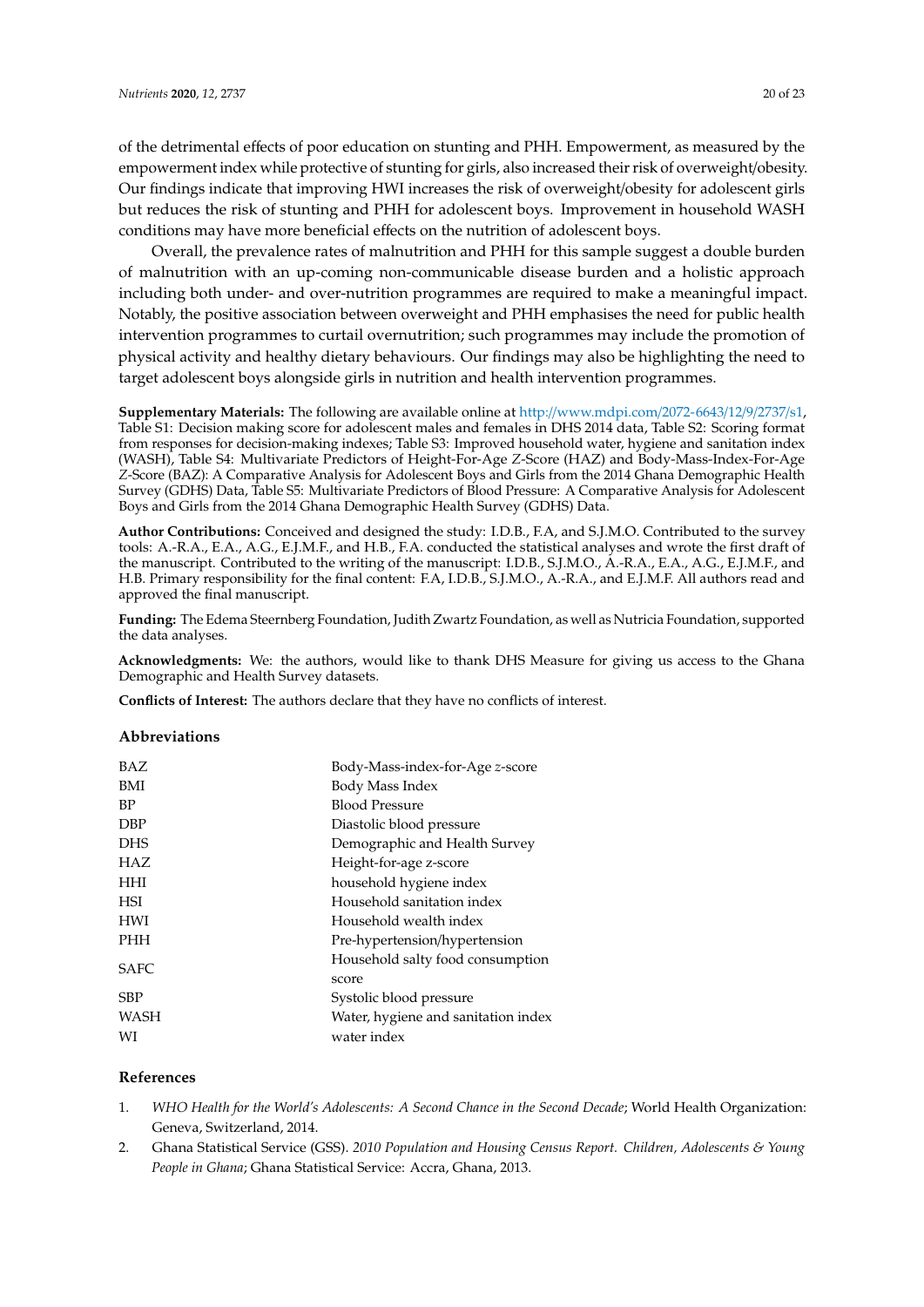- <span id="page-20-0"></span>3. Black, R.E.; Victora, C.G.; Walker, S.P.; Bhutta, Z.A.; Christian, P.; De Onis, M.; Ezzati, M.; Grantham-Mcgregor, S.; Katz, J.; Martorell, R.; et al. Maternal and child undernutrition and overweight in low-income and middle-income countries. *Lancet* **2013**, *382*, 427–451. [\[CrossRef\]](http://dx.doi.org/10.1016/S0140-6736(13)60937-X)
- <span id="page-20-1"></span>4. Mesías, M.; Seiquer, I.; Navarro, M.P. Iron nutrition in adolescence. *Crit. Rev. Food Sci. Nutr.* **2013**, *53*, 1226–1237. [\[CrossRef\]](http://dx.doi.org/10.1080/10408398.2011.564333)
- <span id="page-20-2"></span>5. Madjdian, D.S.; Azupogo, F.; Osendarp, S.; Bras, H.; Brouwer, I. Socio-cultural and economic determinants and consequences of adolescent undernutrition and micronutrient deficiencies in LLMICs: A systematic narrative review. *Ann. N. Y. Acad. Sci.* **2018**, *1416*, 117–139. [\[CrossRef\]](http://dx.doi.org/10.1111/nyas.13670)
- <span id="page-20-3"></span>6. Abarca-Gómez, L.; Abdeen, Z.A.; Hamid, Z.A.; Abu-Rmeileh, N.M.; Acosta-Cazares, B.; Acuin, C.; Adams, R.J.; Aekplakorn, W.; Afsana, K.; Aguilar-Salinas, C.A.; et al. Worldwide trends in body-mass index, underweight, overweight, and obesity from 1975 to 2016: A pooled analysis of 2416 population-based measurement studies in 128·9 million children, adolescents, and adults. *Lancet* **2017**, *390*, 2627–2642. [\[CrossRef\]](http://dx.doi.org/10.1016/S0140-6736(17)32129-3)
- <span id="page-20-4"></span>7. Manyanga, T.; El-Sayed, H.; Doku, D.T.; Randall, J.R. The prevalence of underweight, overweight, obesity and associated risk factors among school-going adolescents in seven African countries. *BMC Public Health* **2014**, *14*, 887. [\[CrossRef\]](http://dx.doi.org/10.1186/1471-2458-14-887)
- <span id="page-20-5"></span>8. Ghana Statistical Service (GSS)/Ghana Health Service (GHS)/ICF International. *Demographic and Health Survey 2014*; GSS, GHS, and ICF International: Rockville, Maryland, USA, 2015. First published 2014.
- <span id="page-20-6"></span>9. Prince, A.K.; Laar, A. Nutritional status of school-aged children in the Nkwanta South District-Volta Region of Ghana. *Eur. Sci. J.* **2014**, *10*, 310–327.
- <span id="page-20-9"></span>10. Alicke, M.; Boakye-Appiah, J.K.; Abdul-Jalil, I.; Henze, A.; Van Der Giet, M.; Schulze, M.B.; Schweigert, F.J.; Mockenhaupt, F.P.; Bedu-Addo, G.; Danquah, I. Adolescent health in rural Ghana: A cross-sectional study on the co-occurrence of infectious diseases, malnutrition and cardio-metabolic risk factors. *PLoS ONE* **2017**, *12*, 1–15. [\[CrossRef\]](http://dx.doi.org/10.1371/journal.pone.0180436)
- <span id="page-20-8"></span>11. Aryeetey, R.; Lartey, A.; Marquis, G.S.; Nti, H.; Colecraft, E.; Brown, P. Prevalence and predictors of overweight and obesity among school-aged children in urban Ghana. *BMC Obes.* **2017**, *4*, 1–8. [\[CrossRef\]](http://dx.doi.org/10.1186/s40608-017-0174-0)
- <span id="page-20-7"></span>12. Afrifa–Anane, E.; Agyemang, C.; Nii, S.; Codjoe, A.; Ogedegbe, G.; Aikins, A. The association of physical activity, body mass index and the blood pressure levels among urban poor youth in Accra, Ghana. *BMC Public Health* **2015**, *15*, 1–9. [\[CrossRef\]](http://dx.doi.org/10.1186/s12889-015-1546-3)
- <span id="page-20-20"></span>13. Moubarac, J.; Martins, A.P.B.; Martins, B.; Claro, R.M.; Levy, R.B.; Cannon, G.; Monteiro, C.A. Consumption of ultra-processed foods and likely impact on human health. Evidence from Canada. *Public Health Nutr.* **2012**, *14*, 5–13. [\[CrossRef\]](http://dx.doi.org/10.1017/S1368980012005009)
- <span id="page-20-10"></span>14. Amos, P.M.; Intiful, F.D.; Boateng, L. Factors that were found to influence Ghanaian adolescents' eating habits. *SAGE Open* **2012**, *2*, 1–6. [\[CrossRef\]](http://dx.doi.org/10.1177/2158244012468140)
- <span id="page-20-11"></span>15. Doku, D.; Koivusilta, L.; Raisamo, S.; Rimpelä, A. Socio-economic differences in adolescents' breakfast eating, fruit and vegetable consumption and physical activity in Ghana. *Public Health Nutr.* **2011**, *16*, 1–9. [\[CrossRef\]](http://dx.doi.org/10.1017/S136898001100276X) [\[PubMed\]](http://www.ncbi.nlm.nih.gov/pubmed/22030213)
- <span id="page-20-12"></span>16. Anyaegbu, E.; Dharnidharka, V. Hypertension in the teenager. *Pediatr. Clin. N. Am.* **2015**, *61*, 131–151. [\[CrossRef\]](http://dx.doi.org/10.1016/j.pcl.2013.09.011) [\[PubMed\]](http://www.ncbi.nlm.nih.gov/pubmed/24267462)
- <span id="page-20-13"></span>17. Aglony, M.; Acevedo, M.; Ambrosio, G. Hypertension in adolescents. *Expert Rev. Cardiovasc. Ther.* **2009**, *7*, 1595–1603. [\[CrossRef\]](http://dx.doi.org/10.1586/erc.09.150) [\[PubMed\]](http://www.ncbi.nlm.nih.gov/pubmed/19954321)
- <span id="page-20-14"></span>18. WHO. *Adolescent Nutrition: A Review of the Situation in Selected South-East Asian Countries*; WHO: New Delhi, India, 2006.
- <span id="page-20-15"></span>19. DHS. *Guide to DHS Statistics. Demographic and Health Surveys Methodology*; Rutstein, S.O., Rojas, G., Eds.; Demographic and Health Surveys; ORC Macro: Calverton, MD, USA, 2006.
- <span id="page-20-16"></span>20. De Onis, M.; Onyango, A.W.; Borghi, E.; Siyam, A.; Nishida, C.; Siekmann, J. Development of a WHO growth reference for school-aged children and adolescents. *Bull. World Health Organ.* **2007**, *85*, 812–819. [\[CrossRef\]](http://dx.doi.org/10.2471/BLT.07.043497)
- <span id="page-20-17"></span>21. NIH. *The Fourth Report on the Diagnosis, Evaluation, and Treatment of High Blood Pressure in Children and Adolescents*; NIH: Washington, DC, USA, 2005; Volume 05–5267.
- <span id="page-20-18"></span>22. Lassi, Z.S.; Moin, A.; Das, J.K.; Salam, R.A.; Bhutta, Z.A. Systematic review on evidence-based adolescent nutrition interventions. *Ann. N. Y. Acad. Sci.* **2017**, *1393*, 34–50. [\[CrossRef\]](http://dx.doi.org/10.1111/nyas.13335)
- <span id="page-20-19"></span>23. Amugsi, D.A.; Mittelmark, M.B.; Lartey, A.; Matanda, D.J.; Urke, H.B. Influence of childcare practices on nutritional status of Ghanaian children: A regression analysis of the Ghana Demographic and Health Surveys. *BMJ Open* **2014**, *4*, e005340. [\[CrossRef\]](http://dx.doi.org/10.1136/bmjopen-2014-005340) [\[PubMed\]](http://www.ncbi.nlm.nih.gov/pubmed/25366675)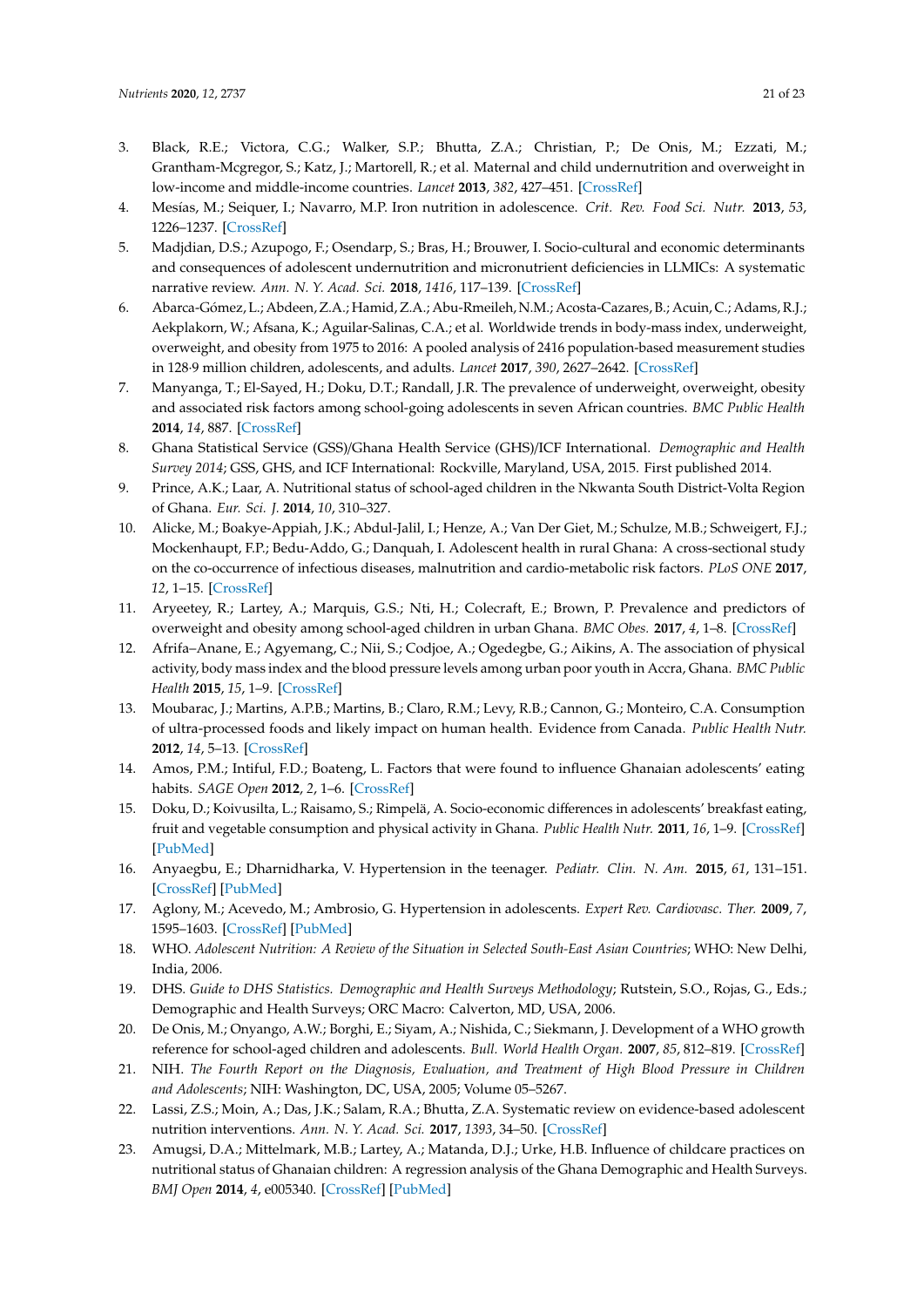- <span id="page-21-0"></span>24. WHO/UNICEF. *Core Questions on Drinking-Water and Sanitation for Household Surveys*; World Health Organization: Geneva, Switzerland, 2006; 25p.
- <span id="page-21-1"></span>25. Reddy, V.B.; Kusuma, Y.S.; Pandav, C.S.; Goswami, A.K.; Krishnan, A. Water and sanitation hygiene practices for under-five children among households of sugali tribe of chittoor district, Andhra Pradesh, India. *J. Environ. Public Health* **2017**, *2017*, 1–7. [\[CrossRef\]](http://dx.doi.org/10.1155/2017/7517414) [\[PubMed\]](http://www.ncbi.nlm.nih.gov/pubmed/28642797)
- <span id="page-21-2"></span>26. Bryant, K.; Anhalt, J.; Dar, B.; Wiener, C.; Doehring, J.; Rosenfeld, J. Establishing a baseline for water, sanitation and hygiene knowledge, attitudes, and practices in rural Ethiopia. *J. Glob. Health* **2014**, *4*, 1–11.
- <span id="page-21-3"></span>27. Owusu, K.; Waylen, P. Trends in spatio-temporal variability in annual rainfall in Ghana (1951–2000). *Weather* **2009**, *64*, 115–120. [\[CrossRef\]](http://dx.doi.org/10.1002/wea.255)
- <span id="page-21-4"></span>28. Barros, A.J.D.; Hirakata, V.N. Alternatives for logistic regression in cross-sectional studies: An empirical comparison of models that directly estimate the prevalence ratio. *BMC Med. Res. Methodol.* **2003**, *3*, 1–13. [\[CrossRef\]](http://dx.doi.org/10.1186/1471-2288-3-21) [\[PubMed\]](http://www.ncbi.nlm.nih.gov/pubmed/14567763)
- <span id="page-21-5"></span>29. Coutinho, L.M.S.; Scazufca, M.; Menezes, P.R. Methods for estimating prevalence ratios in cross-sectional studies. *Rev. Saude Publica* **2008**, *42*, 992–998. [\[CrossRef\]](http://dx.doi.org/10.1590/S0034-89102008000600003)
- <span id="page-21-6"></span>30. Berglund, P.A. *Analysis of Survey Data Using the SAS SURVEY Procedures: A Primer*; Institute for Social Research-University of Michigan, Wisconsin and Illinois SAS User's Group: Ann Arbor, MI, USA, 2014.
- <span id="page-21-7"></span>31. Bosch, A.M.; Baqui, A.H.; van Ginneken, J.K. Early-life determinants of stunted adolescent girls and boys in Matlab, Bangladesh. *J. Health Popul. Nutr.* **2008**, *26*, 189–199. [\[PubMed\]](http://www.ncbi.nlm.nih.gov/pubmed/18686552)
- <span id="page-21-8"></span>32. Zazara, D.E.; Arck, P.C. Developmental origin and sex-specific risk for infections and immune diseases later in life. *Semin. Immunopathol.* **2019**, *41*, 137–151. [\[CrossRef\]](http://dx.doi.org/10.1007/s00281-018-0713-x) [\[PubMed\]](http://www.ncbi.nlm.nih.gov/pubmed/30298432)
- <span id="page-21-9"></span>33. Doss, C. *Intrahousehold Bargaining and Resource Allocation in Developing Countries*; Policy Research Working Paper; Oxford Academic: Oxford, UK, 2013.
- <span id="page-21-10"></span>34. Dapi, L.N.; Urban, J.; Nouedoui, C.; Stenlund, H.; Håglin, L. Socioeconomic and gender differences in adolescents' nutritional status in urban Cameroon, Africa. *Nutr. Res.* **2009**, *29*, 313–319. [\[CrossRef\]](http://dx.doi.org/10.1016/j.nutres.2009.05.002) [\[PubMed\]](http://www.ncbi.nlm.nih.gov/pubmed/19555812)
- <span id="page-21-11"></span>35. Gyamfi, D.; Obirikorang, C.; Acheampong, E.; Asamoah, E.A.; Sampong, B.B.; Batu, E.N.; Anto, E.O. Weight management among school-aged children and adolescents: A quantitative assessment in a Ghanaian municipality. *BMC Pediatr.* **2019**, *19*, 1–10. [\[CrossRef\]](http://dx.doi.org/10.1186/s12887-019-1772-4) [\[PubMed\]](http://www.ncbi.nlm.nih.gov/pubmed/31651289)
- <span id="page-21-12"></span>36. Ecker, O.; Fang, P. Economic development and nutrition transition in Ghana: Taking stock of food consumption patterns and trends. In *Achieving a Nutrition Revolution for Africa: The Road to Healthier Diets and Optimal Nutrition*; Covic, N., Hendriks, S.L., Eds.; International Food Policy Research Institute (IFPRI): Washington, DC, USA, 2016; pp. 28–50.
- <span id="page-21-13"></span>37. Howard, L.L. Food insecurity experiences predict children's fruit and vegetable consumption in the USA. *ISRN Nutr.* **2013**, *2013*, 1–8. [\[CrossRef\]](http://dx.doi.org/10.5402/2013/426029) [\[PubMed\]](http://www.ncbi.nlm.nih.gov/pubmed/24959544)
- <span id="page-21-14"></span>38. Stevens, B.; Watt, K.; Brimbecombe, J.; Clough, A.; Judd, J.; Lindsay, D. The role of seasonality on the diet and household food security of pregnant women living in rural Bangladesh: A cross-sectional study. *Public Health Nutr.* **2016**, *20*, 121–129. [\[CrossRef\]](http://dx.doi.org/10.1017/S136898001600183X)
- <span id="page-21-15"></span>39. Satija, A.; Hu, F.B. Cardiovascular benefits of dietary fiber. *Curr. Atheroscler. Rep.* **2012**, *14*, 505–514. [\[CrossRef\]](http://dx.doi.org/10.1007/s11883-012-0275-7)
- <span id="page-21-16"></span>40. Inge, T.H.; King, W.C.; Jenkins, T.M.; Courcoulas, A.P.; Mitsnefes, M.; Flum, D.R.; Wolfe, M.B.; Pomp, A.; Dakin, G.F.; Khandelwal, S.; et al. The Effect of obesity in adolescence on adult health status. *Pediatrics 2013* **2018**, *132*, 1098–1104. [\[CrossRef\]](http://dx.doi.org/10.1542/peds.2013-2185) [\[PubMed\]](http://www.ncbi.nlm.nih.gov/pubmed/24249816)
- <span id="page-21-17"></span>41. Van Abeelen, A.; De Rooij, S.; Osmond, C.; Painter, R.C.; Veenendaal, M.; Bossuyt, P.; Elias, S.; Grobbee, D.; Van Der Schouw, Y.T.; Barker, D.; et al. The sex-specific effects of famine on the association between placental size and later hypertension. *Placenta* **2011**, *32*, 694–698. [\[CrossRef\]](http://dx.doi.org/10.1016/j.placenta.2011.06.012) [\[PubMed\]](http://www.ncbi.nlm.nih.gov/pubmed/21742377)
- <span id="page-21-18"></span>42. *Child and Adolescent Health and Development. Disease Control Priorities*, 3rd ed.; Bundy, D.A.P.; Silva, N.; de Horton, S.; Jamison, D.T.; Patton, G.C. (Eds.) International Bank for Reconstruction and Development/The World Bank: Washington, DC, USA, 2017; pp. 133–145, 20433. ISBN 978-1-4648-0423-6.
- <span id="page-21-19"></span>43. Rotteveel, J.; Van Weissenbruch, M.M.; Twisk, J.W.R.; Waal, H.A.D.-V.D. Infant and childhood growth patterns, insulin sensitivity, and blood pressure in prematurely born young adults. *Pediatrics* **2008**, *122*, 313–321. [\[CrossRef\]](http://dx.doi.org/10.1542/peds.2007-2012) [\[PubMed\]](http://www.ncbi.nlm.nih.gov/pubmed/18676549)
- <span id="page-21-20"></span>44. Boah, M.; Azupogo, F.; Amporfro, D.A.; Abada, L.A. The epidemiology of undernutrition and its determinants in children under five years in Ghana. *PLoS ONE* **2019**, *14*, 1–23. [\[CrossRef\]](http://dx.doi.org/10.1371/journal.pone.0219665) [\[PubMed\]](http://www.ncbi.nlm.nih.gov/pubmed/31365528)